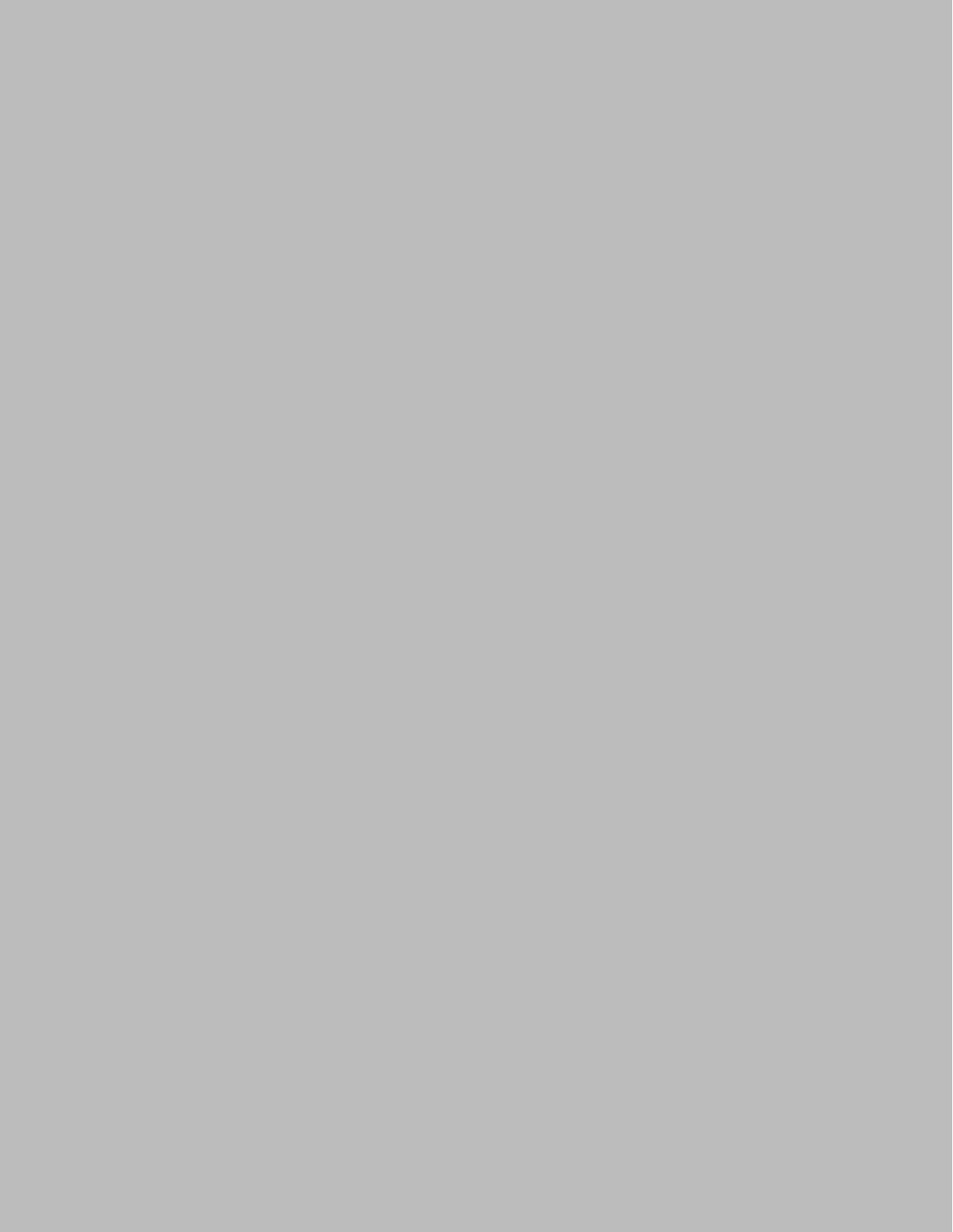

# **Mandated report on clinician payment in Medicare**

### **Chapter summary**

The Medicare Access and CHIP Reauthorization Act of 2015 (MACRA) repealed the previous formula for setting clinician fees (the sustainable growth rate, or SGR), established permanent statutory updates for clinician services in Medicare, created an incentive payment for clinicians who participate in certain types of payment arrangements, and created a new value-based purchasing program for all other clinicians. MACRA also requires the Commission to conduct a study of the statutory updates to clinician services from 2015 through 2019 and the effect these payment updates have on the access to and supply and quality of clinician services. The statutory updates were 0.5 percent each year from 2015 through 2018 and 0.25 percent in 2019 (changed from 0.5 percent to 0.25 percent in the Bipartisan Budget Act of 2018). The statutory update for 2020 through 2025 is 0 percent.

The Commission's statutory framework requires that we assess the payment adequacy of each sector (including the clinician sector) every year and make a recommendation on any necessary update. To conduct the payment adequacy assessment for physician and other health professional services, the Commission reviews a direct measure of access to care (a telephone survey), two indirect access measures (the supply of clinicians billing Medicare and changes in the volume of services), quality measures, and clinician input costs.

### **In this chapter**

### **Introduction**

- Medicare's payment system for clinician services
- The Commission's assessment of payment adequacy
- **Conclusion**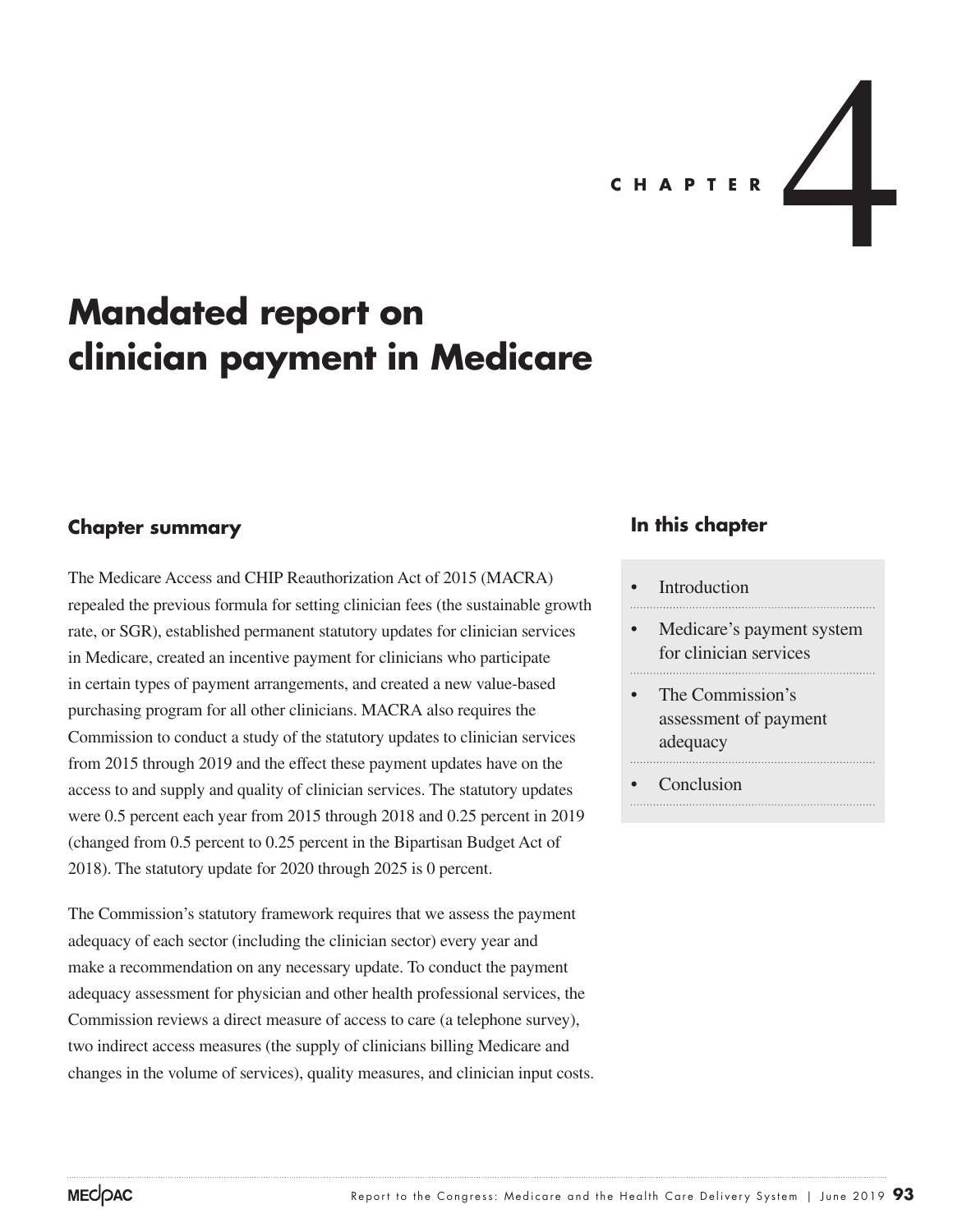To fulfill this mandate, we review the rate-setting and update process for Medicare's fee schedule and measures of payment adequacy over a longer time frame than is covered in our yearly payment assessments. Overall, payment updates for clinician services have generally been in the range of 0 percent to 1 percent each year since 2011. Our yearly assessment has found most measures of payment adequacy for clinician services generally to be positive or stable. Two notable features that may affect our payment adequacy measures are difficulties with nonresponse rates in telephone surveys (difficulties that are common to researchers in all fields that rely on telephone surveys) and the effect of site-of-service changes on fee schedule volume and spending.

Access for Medicare beneficiaries continues to be relatively stable and as good as or slightly better than access for individuals with private insurance. Volume growth varied by type of service, and some services have significantly shifted across settings, affecting both volume and spending for clinician services. Medicare's payment rates relative to private sector payment rates fell slightly from 81 percent to 75 percent since 2011, generally due to higher growth in private sector prices for clinician services. There continue to be disparities in physician compensation by specialty, which implicates mispricing in the fee schedule for certain ambulatory evaluation and management services relative to other services. Finally, our ability to detect and report national trends for Medicare clinician quality is limited.

Medicare's yearly payment rate update for clinician services has ranged from no update to 1 percent over the past decade, which is consistent with the updates from 2015 to 2018 (0.5 percent), 2019 (0.25 percent), and 2020 to 2025 (no update). To date, these payment updates have been associated with generally stable measures of access to clinician services for Medicare beneficiaries. The statutory mandate directing the Commission to conduct this evaluation requires us to make recommendations for future updates to the fee schedule rates that would be necessary to ensure Medicare beneficiaries' access to care. The trends we have observed over the last decade suggest that updates in the range of 0 percent to 1 percent have been sufficient to ensure beneficiary access to care, and we have recommended similar updates to physician payments based on these indicators. However, there is no certainty that this relationship will continue to hold in future years. Therefore, we will continue to evaluate the most currently available data on measures of payment adequacy and advise the Congress accordingly on our recommended payment updates on a year-by-year basis. Further, other patterns raise questions about the relationship between payment rates and access, suggesting that other factors may be more important than payment rate updates in maintaining beneficiary access to clinician services. ■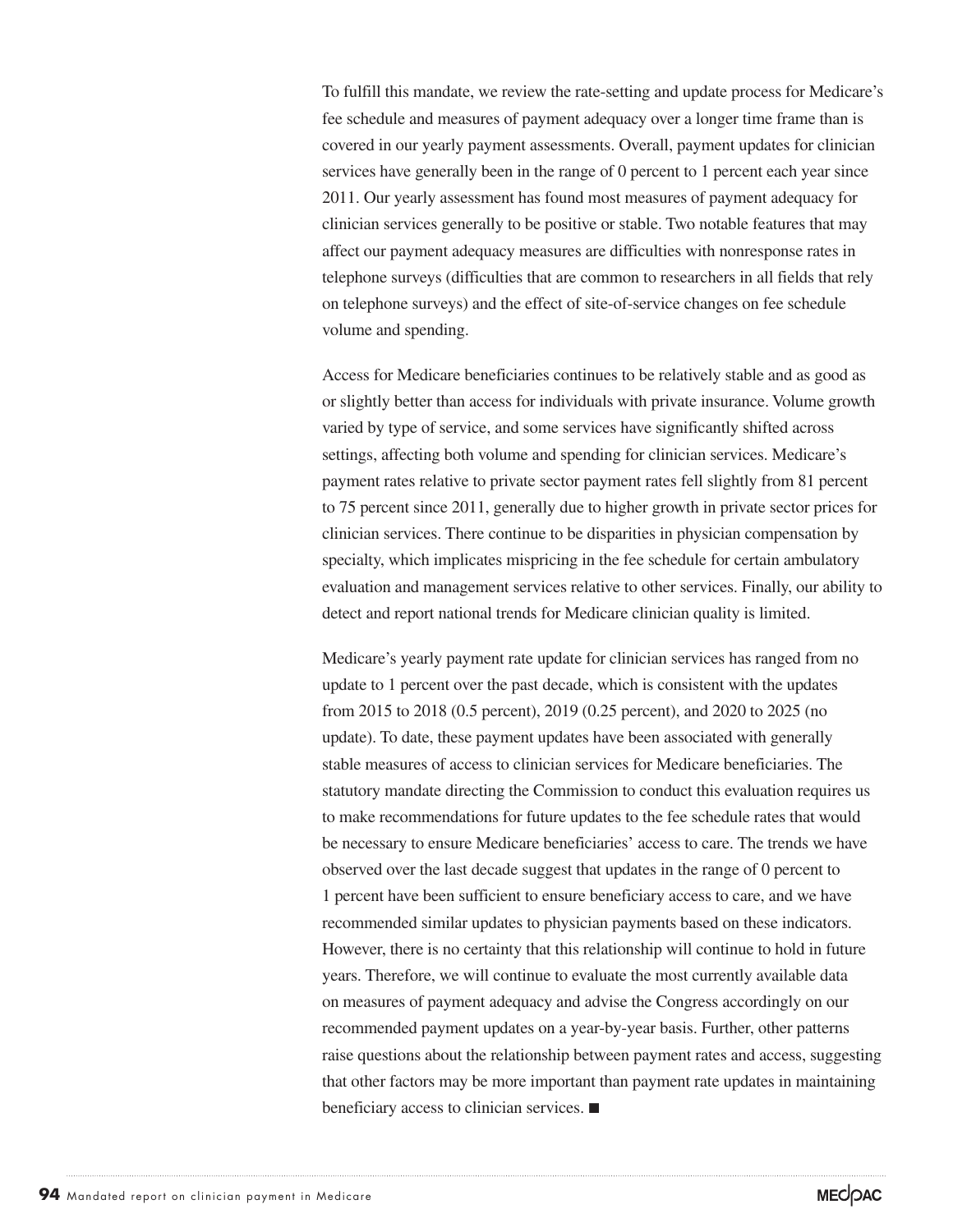### **Statutory mandate: Public Law 114–10**

(C) REPORT ON UPDATE TO PHYSICIANS' SERVICES UNDER MEDICARE.—Not later than July 1, 2019, the Medicare Payment Advisory Commission shall submit to Congress a report on—

(i) the payment update for professional services applied under the Medicare program under title XVIII of the Social Security Act for the period of years 2015 through 2019;

(ii) the effect of such update on the efficiency, economy, and quality of care provided under such program;

(iii) the effect of such update on ensuring a sufficient number of providers to maintain access to care by Medicare beneficiaries; and

(iv) recommendations for any future payment updates for professional services under such program to ensure adequate access to care is maintained for Medicare beneficiaries. ■

### **Introduction**

In the Medicare Access and CHIP Reauthorization Act of 2015, the Congress mandated that the Commission report on the effect of the statutory payment updates for clinician services from 2015 through 2019 on access to care, quality of care, and the supply of clinicians (see text box for mandate).

Although we reviewed evidence for the years mandated (where available) through 2018, we do not have complete data covering the time period requested by the mandate, particularly for 2019. We examined the evidence for some prior years, when payment updates were generally comparable to the statutory updates specified for 2015 through 2019. Topics covered in this chapter include:

- Medicare's payment system for clinician services;
- Medicare's statutory payment update, conversion factors, and spending growth for clinician services;
- the Commission's payment adequacy assessment framework, including:
	- trends in telephone survey nonresponse;
	- the effect of site-of-service changes on fee schedule volume and spending and the implications for Medicare payment policy;
- trends in the payment adequacy indicators over time; and
- a summary of overall trends in Medicare's payment updates in relation to those payment adequacy indicators.

### **Medicare's payment system for clinician services**

In 2017, Medicare paid \$69.1 billion for clinician services delivered by over 1 million clinicians in all settings.<sup>1</sup> Among clinicians billing for more than 15 unique beneficiaries each, there were 596,000 physicians and 389,000 advanced practice registered nurses, physician assistants, therapists, chiropractors, and other practitioners. Medicare pays for the services provided by physicians and other health professionals under Part B of Medicare using a fee schedule.

Medicare's fee schedule for clinician services contains payment rates for over 7,000 distinct services identified by Healthcare Common Procedure Coding System— HCPCS—codes (which include Current Procedural Terminology codes). In determining payment rates for each service, CMS considers (1) the amount of clinician work required to provide a service, (2) expenses related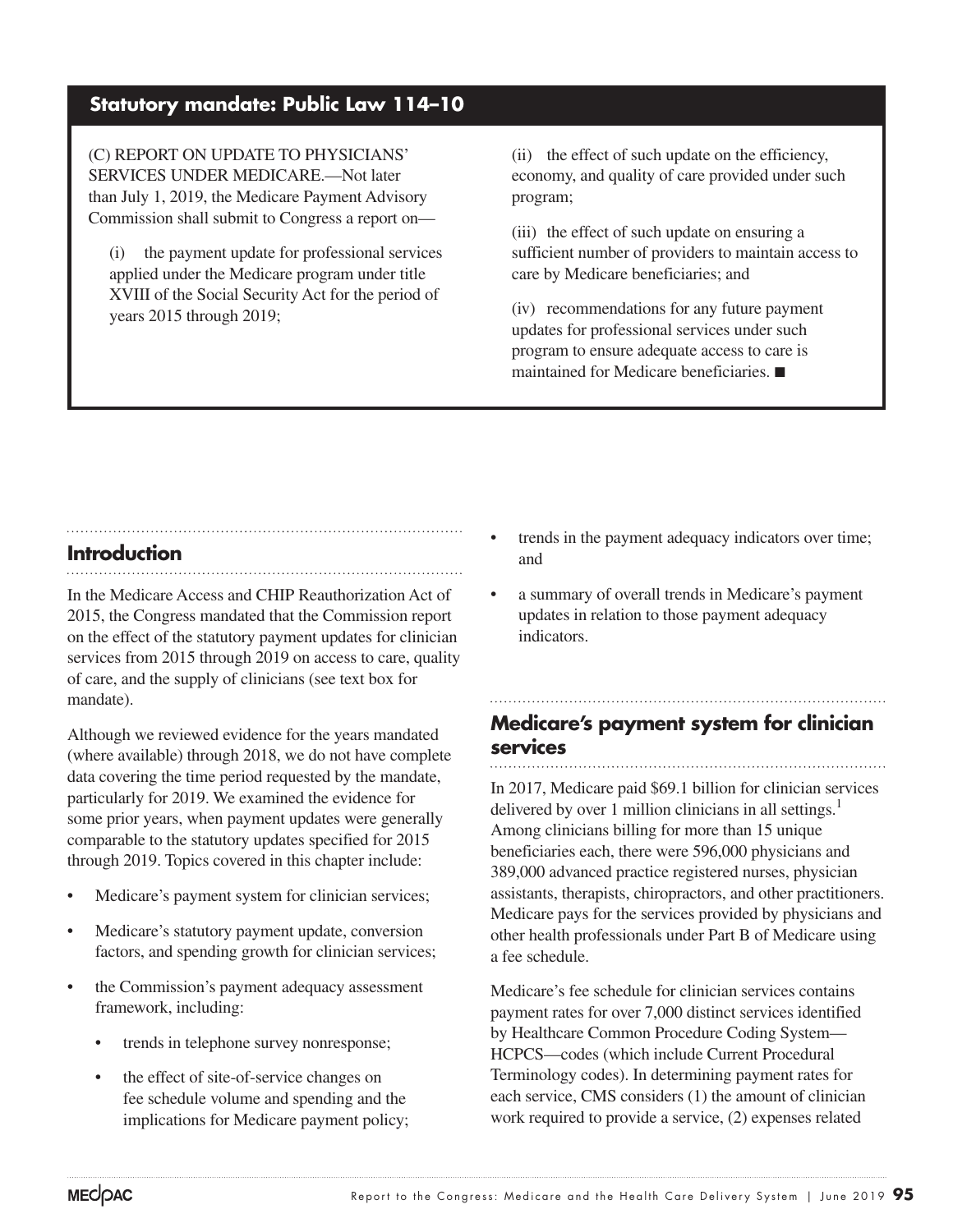### **4–1 GPCIs and adjusted RVUs for a Level 3 E&M visit for an established patient in a physician office, nationally and in four illustrative areas, 2019**

|                  |      | <b>GPCIs</b>               |            |      | <b>GPCI-adjusted RVUs</b>  |      |                                 |                            |
|------------------|------|----------------------------|------------|------|----------------------------|------|---------------------------------|----------------------------|
|                  | Work | <b>Practice</b><br>expense | <b>PLI</b> | Work | <b>Practice</b><br>expense | PLI  | Total<br><b>RVU<sub>s</sub></b> | Total<br>payment<br>amount |
| National         | .00  | .00                        | l .00      | 0.97 | .05                        | 0.07 | 2.09                            | \$75.32                    |
| Alaska           | .50  | l.12                       | 0.71       | 1.46 | .18                        | 0.05 | 2.65                            | \$96.49                    |
| Rest of Missouri | 00.  | 0.86                       | 0.99       | 0.97 | 0.90                       | 0.07 | .94                             | \$70.12                    |
| Manhattan        | 0.05 | .18                        | 1.62       | 1.02 | $\cdot$ 24                 | 0.11 | 2.33                            | \$85.50                    |
| New Orleans      | .00  | 0.97                       | .27        | 0.97 | l .02                      | 0.09 | 2.05                            | \$74.72                    |

Note: GPCI (geographic practice cost index), RVU (relative value unit), E&M (evaluation and management), PLI (professional liability insurance). The table shows Current Procedural Terminology code 99213. The conversion factor is \$36.04. GPCIs are often set for certain metropolitan areas and then the rest of a state; "Rest of Missouri" refers to all areas in Missouri except for Kansas City and St. Louis. The work GPCI for Alaska is set at 1.5 by statute.

Source: Physician fee schedule data from Centers for Medicare & Medicaid Services.

to maintaining a practice, and (3) professional liability insurance costs (each of which is expressed in terms of relative value units, or RVUs). Collectively, the three factors compose the resource-based relative value scale. Each year, CMS, with input from the American Medical Association and specialty societies through the Relative Value Scale Update Committee, revises the relative values underlying some of these codes based on changes in clinical practice, coding, policy, or other factors.

Each RVU category (work, practice expense, and professional liability) for each code is adjusted by variation in the input prices in different markets, and the sum is multiplied by the fee schedule's conversion factor (or base payment amount) to produce a total payment. These geographic adjustments are designed to account for the varying costs in running a practice in different geographic locations. See the Commission's *Payment Basics* document for more information on how Medicare calculates payment rates (available at http:// www.medpac.gov/docs/default-source/payment-basics/ medpac\_payment\_basics\_18\_physician\_final\_v2\_sec. pdf?sfvrsn=0).

Table 4-1 shows how the geographic practice cost indexes (GPCIs) modify the payment amount in four illustrative areas, compared with the national payment amount, for a Level 3 evaluation and management (E&M) visit for an established patient.

### **Medicare's conversion factor for clinician services**

CMS updates the conversion factor each year using any applicable statutory update plus other statutory or regulatory adjustments. Each year, through the fee schedule rule-making process, CMS outlines new, revised, and deleted codes from the fee schedule for clinician services, including adjustments to the relative values. CMS also reviews potentially mispriced services and may adjust their RVUs. CMS then applies a budget-neutrality adjustment so that, in aggregate, the total RVUs remain constant from one year to the next.<sup>2</sup>

As part of this process, CMS also applies any relevant statutory payment policies. For example, the Congress established a statutory provision setting a target for CMS to adjust the prices of misvalued services for a threeyear period (2016 through 2018). The target was set at 1 percent of fee schedule spending for 2016 and 0.5 percent for 2017 and 2018. CMS did not meet the target in any of the three years, which meant that payment rates for all fee schedule services were reduced by the difference between the target and the actual aggregate reduction to the RVUs of misvalued services.

Separately, CMS can use its regulatory authority to make technical adjustments to the relative weights or conversion factors. For example, in 2011 and 2014, CMS made a large adjustment to the practice expense (PE)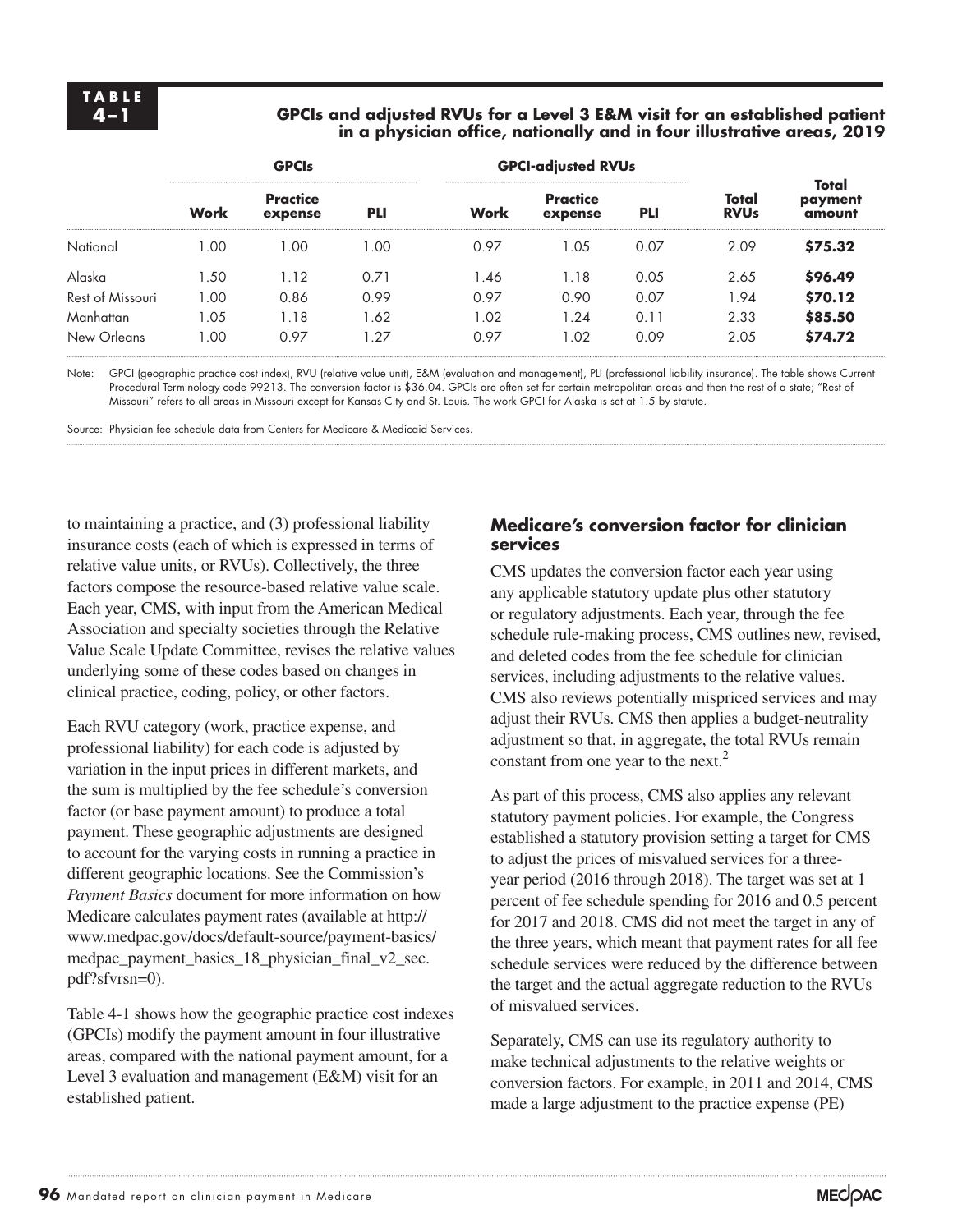### **4–2 Statutory updates and net effective update to the conversion factor**

| <b>CY</b> | <b>Statutory</b><br>update                             | <b>RVU budget-</b><br>neutrality<br>adjustment | <b>Misvalued</b><br>codes target<br>recapture<br>amount | Imaging<br><b>MPPR</b><br>adjustment | <b>Rescaling to</b><br>match MEI<br>weights | <b>Net effective</b><br>update to the<br>conversion<br>factor | <b>Conversion</b><br>factor on<br>January 1 |
|-----------|--------------------------------------------------------|------------------------------------------------|---------------------------------------------------------|--------------------------------------|---------------------------------------------|---------------------------------------------------------------|---------------------------------------------|
| 2011      | $0\%$                                                  | 0.45%                                          | N/A                                                     | N/A                                  | $-8.19\%$ *                                 | $-7.74\%$ *                                                   | \$33.9764                                   |
| 2012      | $\Omega$                                               | 0.18                                           | N/A                                                     | N/A                                  | N/A                                         | 0.18                                                          | \$34.0376                                   |
| 2013      | $\Omega$                                               | $-0.043$                                       | N/A                                                     | N/A                                  | N/A                                         | $-0.04$                                                       | \$34.0230                                   |
| 2014      | 0.5                                                    | 0.046                                          | N/A                                                     | N/A                                  | $4.718*$                                    | $5.29*$                                                       | \$35.8228                                   |
| 2015      | $\Omega$<br>(January–March)<br>0.5<br>(April–December) | $-0.06$                                        | N/A                                                     | N/A                                  | N/A                                         | 0.31                                                          | \$35.9335                                   |
| 2016      | 0.5                                                    | $-0.076$                                       | $-0.78%$                                                | N/A                                  | N/A                                         | $-0.36$                                                       | \$35,8043                                   |
| 2017      | 0.5                                                    | $-0.013$                                       | $-0.18$                                                 | $-0.07%$                             | N/A                                         | 0.24                                                          | \$35.8887                                   |
| 2018      | 0.5                                                    | $-0.10$                                        | $-0.09$                                                 | N/A                                  | N/A                                         | 0.31                                                          | \$35.9996                                   |
| 2019      | 0.25                                                   | $-0.14$                                        | N/A                                                     | N/A                                  | N/A                                         | 0.11                                                          | \$36.0391                                   |

**Other changes**

Note: CY (calendar year), RVU (relative value unit), MPPR (multiple procedure payment reduction), MEI (Medicare Economic Index), N/A (not applicable). \*Conversion factor adjustments in 2011 and 2014 maintained the budget neutrality of practice expense (PE) and professional liability insurance (PLI) RVUs that were rescaled to match revised MEI weights. A −8.19 percent adjustment in 2011 to the conversion factor offset PE and PLI RVUs that were rescaled upward based on a survey of physician practice costs. A 4.718 percent adjustment to the conversion factor in 2014 offset a reduction of PE and PLI RVUs that were rescaled downward based on a reclassification of expenses for nonphysician clinical personnel who can bill independently (e.g., nurse practitioners) from PE to clinician work.

Source: Physician fee schedule final rules with comment periods for CY 2011–2019 and physician fee schedule correction notices for CY 2013 and CY 2016.

and professional liability insurance (PLI) RVUs, and a commensurate adjustment to the conversion factor, based on a revision to the Medicare Economic Index (MEI) (Table 4-2). This MEI rescaling adjustment affected the PE and PLI RVUs as well as the conversion factor, but on net, the adjustment did not affect total payments to clinicians. In other words, although the net effective update to the conversion factor declined in 2011 and then increased in 2014, total payments to clinicians were not affected as a result of these changes.

CMS may also apply other modifications or assumptions to the fee schedule through the yearly regulatory process, such as applying a multiple procedure payment reduction to certain services. All of these factors contribute to a difference between the statutory update and the ultimate change in the conversion factor each year.

### **Statutory payment updates for clinician services**

From 1997 to 2015, Medicare payment for clinician services was governed by a statutory formula, the sustainable growth rate (SGR). The SGR was intended to limit growth in Medicare fee schedule spending to a target based on a formula comprising changes in gross domestic product, clinician input prices, growth in feefor-service (FFS) enrollment, and changes in law and regulation. Because annual spending generally exceeded the SGR target, payments to clinicians were scheduled to be reduced by rising amounts, with the first reduction scheduled in 2002. The Congress overrode these payment reductions in all but the first year they were scheduled, providing either no update or updates in the 0.5 percent to 2 percent range to clinician fees as part of these overrides. Over time, these overrides, combined with continued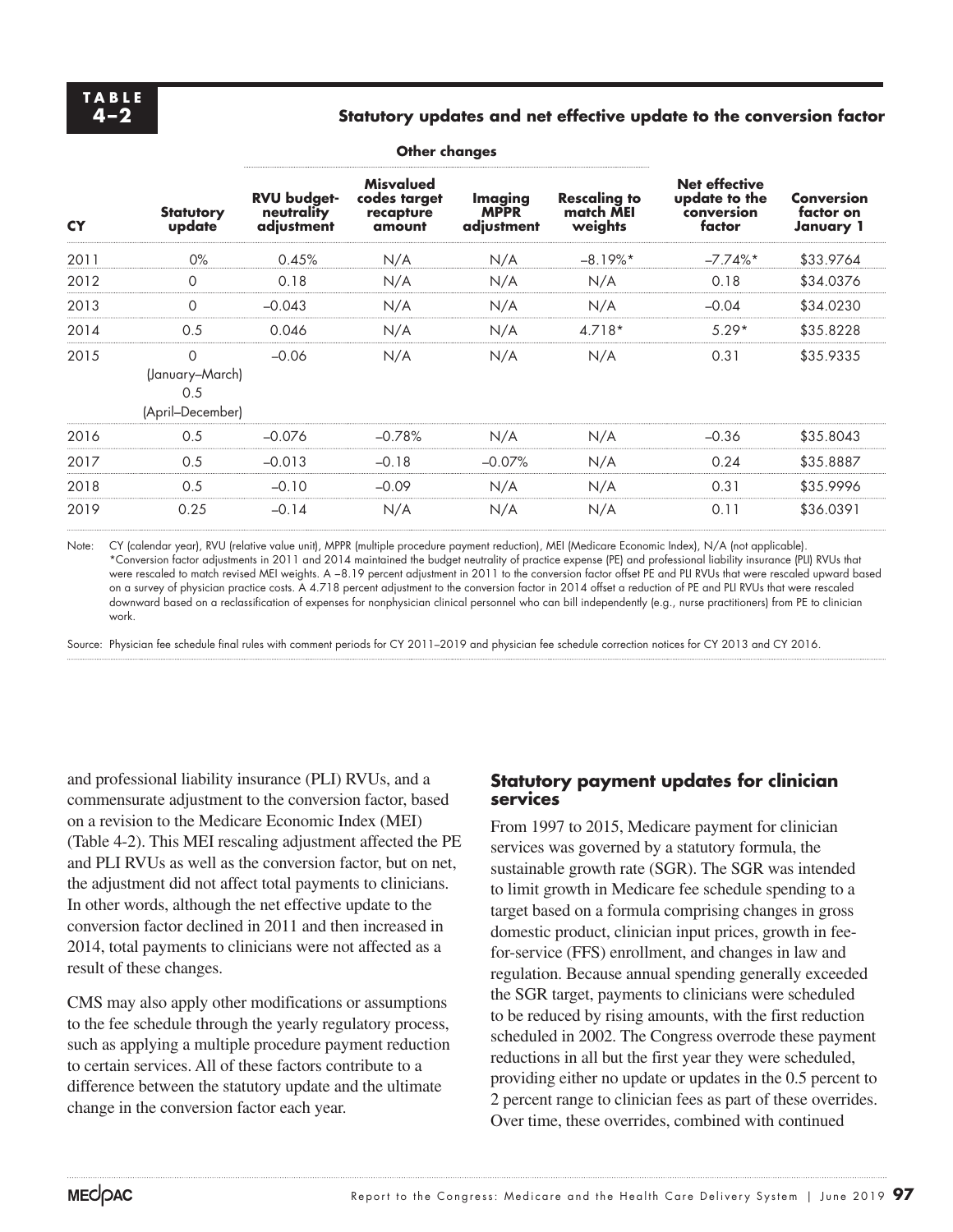### **4–3 Statutory payment updates and incentive payments for clinicians**

|                                      | 2015              |        |      |                              |      |                         |                        |                         |                       |                         |                       |                       |                      |  |  |
|--------------------------------------|-------------------|--------|------|------------------------------|------|-------------------------|------------------------|-------------------------|-----------------------|-------------------------|-----------------------|-----------------------|----------------------|--|--|
|                                      | January-<br>March | April- |      | December 2016 2017 2018 2019 |      | 2020                    | 2021                   | 2022                    | 2023                  | 2024                    | 2025                  | 2026<br>and<br>later  |                      |  |  |
| <b>A-APM clinicians</b>              |                   |        |      |                              |      |                         |                        |                         |                       |                         |                       |                       |                      |  |  |
| Update                               | $0\%$             | 0.5%   | 0.5% | 0.5%                         | 0.5% | 0.25%                   | $0\%$                  | $0\%$                   | $0\%$                 | $0\%$                   | $0\%$                 | $0\%$                 | 0.75%                |  |  |
| APM bonus                            |                   |        |      |                              |      | 5%                      | 5%                     | 5%                      | 5%                    | 5%                      | 5%                    |                       |                      |  |  |
| <b>Other clinicians</b>              |                   |        |      |                              |      |                         |                        |                         |                       |                         |                       |                       |                      |  |  |
| Update                               | $0\%$             | 0.5%   | 0.5% | 0.5%                         | 0.5% | 0.25%                   | $0\%$                  | $0\%$                   | $0\%$                 | $0\%$                   | $0\%$                 | $0\%$                 | 0.25%                |  |  |
| <b>Potential MIPS</b><br>adjustments |                   |        |      |                              |      | $I - 4%$<br>to<br>$+4%$ | $(-5%$<br>to<br>$+5\%$ | $I - 7%$<br>to<br>$+7%$ | $(-9%$<br>to<br>$+9%$ | $I - 9%$<br>to<br>$+9%$ | $(-9%$<br>to<br>$+9%$ | $(-9%$<br>to<br>$+9%$ | $-9%$<br>to<br>$+9%$ |  |  |

Note: A-APM (advanced alternative payment model), MIPS (Merit-based Incentive Payment System). Clinicians who are subject to the MIPS can receive upward or downward adjustments of up to 4 percent in 2019, 5 percent in 2020, 7 percent in 2021, and 9 percent in 2022 and later. The maximum upward adjustment may exceed these limits or be less than these amounts due to scaling factors and an additional increase for exceptional performance. The basic MIPS adjustments are budget neutral, and there is an additional \$500 million per year from 2019 to 2024 for exceptional performance under MIPS. Although the maximum MIPS adjustments are set by statute at +/–4 percent in 2019, the effective maximum increase was significantly smaller due to CMS regulatory action. The 5 percent incentive payment for A–APM participation expires after 2024. The Bipartisan Budget Act of 2018 changed the 2019 payment update from 0.5 percent (under prior law) to 0.25 percent.

Source: Medicare Access and CHIP Reauthorization Act of 2015, Bipartisan Budget Act of 2018.

growth in clinician service volume, increased the scheduled update reduction to 21 percent in 2015.

In 2015, the Congress repealed the SGR and established a new approach for paying clinicians in Medicare. The Medicare Access and CHIP Reauthorization Act of 2015 (MACRA) established a set of permanent statutory updates to the conversion factor for clinician services, combined the current clinician performance assessment systems into a revised system starting in 2019, and created incentives for participation in certain payment models (advanced alternative payment models, or A–APMs).

Essentially, MACRA establishes two paths for payment updates—a path for clinicians who substantially participate in A–APMs and a path for all other clinicians. These statutory updates are displayed in Table 4-3 and are broadly consistent with the updates over the past decade.

Payments for clinicians outside of A–APMs are determined by an updated performance assessment system, the Meritbased Incentive Payment System (MIPS). Further detail on MIPS and the Commission's position is contained in

the March 2018 report to the Congress (Medicare Payment Advisory Commission 2018).

### **Other factors can affect spending**

Separate from the rate-setting process, other changes in clinician billing and practice patterns affect total spending for Medicare clinician services.

First, Medicare makes additional payment adjustments to reflect certain policies (e.g., adjusting for whether the clinician participated in certain quality or value programs, resided in a health professional shortage area, or is part of Medicare's participating provider program) or certain provider types (most advanced practice registered nurses and physician assistants are paid at 85 percent of the fee schedule amount if they bill Medicare directly). Changes in the share of clinicians who are subject to these adjustments affect total spending.

Second, changes in where a service is provided (e.g., in a hospital setting or a physician office) can affect both fee schedule volume and spending, as well as total Medicare spending.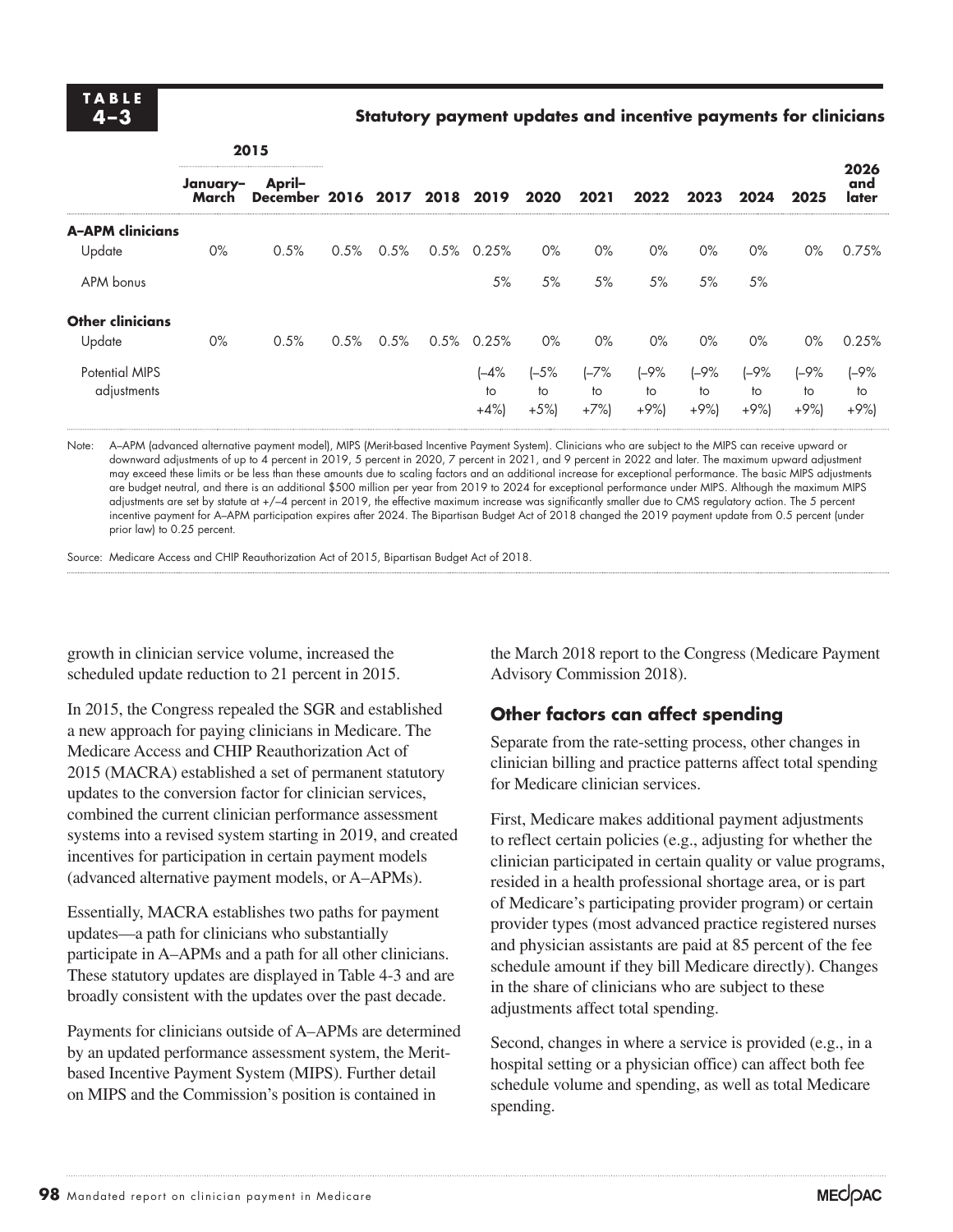**Medicare Payment Advisory Commission's payment update recommendation for clinician services for calendar year 2020**

In our March 2019 report to the Congress, the<br>Commission assessed the payment adequacy of<br>clinician services for payment year 2020. Overall,<br>the payment adequacy measures for clinician services n our March 2019 report to the Congress, the Commission assessed the payment adequacy of clinician services for payment year 2020. Overall, were relatively stable. First, beneficiaries reported that they were generally able to obtain care when needed, at rates equal to or better than the rates for individuals with private insurance; volume growth was 1.5 percent between 2016 and 2017; and the number of clinicians

treating beneficiaries grew apace with fee-for-service (FFS) beneficiary growth. Second, quality remained indeterminate. Third, Medicare FFS payment rates for physician and other health professional services were 75 percent of the commercial rates of preferred provider organizations, unchanged from 2016. On the basis of these indicators, the Commission recommended no update for clinician services in 2020, which is current law (Medicare Payment Advisory Commission 2019). ■

Third, changes in the volume and intensity of services delivered to beneficiaries affect spending. Though the statutory update for clinician services was 1 percent or less per year over the past decade, Medicare clinician spending per beneficiary grew more rapidly due to the growth in the volume and intensity of services. This growth reflects a number of factors, including changes in medical practice and clinicians' input costs, new technology, patient illness/ disease burden, and economic changes. The growth in the volume and intensity of services has varied significantly over time and across broad categories of service.

Fourth, although the payment update in total was between 0 percent and 1 percent each year over the past decade, there were substantial changes to payment rates for individual services. Clinicians may respond to these payment changes by adjusting the volume (or intensity) of services they provide, or beneficiaries may change their consumption of these services (as a result of changes in cost sharing). For example, clinicians may be able to adjust their patient panel, volume, the type of services provided, or the setting where they practice, and a clinician's payer mix and specialty affects his or her ability to substitute a higher paying patient for a lower paying one. Some clinicians may react to payment changes by changing their own capacity (e.g., seeing more patients, seeing patients for shorter visits, reorganizing their offices to be more efficient, or hiring staff to perform more functions). Clinicians in some specialties have opportunities to increase revenue by shifting to a more lucrative setting (hospital outpatient department or ambulatory surgical centers), while others do not.

### **The Commission's assessment of payment adequacy**

The Commission's authorizing statute requires us to consider annually whether Medicare's payments are adequate for the efficient provision of services delivered to beneficiaries. To conduct this assessment, the Commission uses a framework of payment adequacy indicators applied to all sectors. The framework entails a review of beneficiary access to care, providers' access to capital, quality, and Medicare payments and providers' cost. The Commission uses different measures and criteria for each sector, based on a sector's specific circumstances, data availability, and relevance of the measures.

In conducting the annual payment adequacy assessment, the Commission generally strives to balance multiple priorities: ensuring the program provides beneficiaries with access to high-quality care in an appropriate setting, assuring the best use of Medicare taxpayer and beneficiary dollars, giving providers an incentive to supply efficient and appropriate care, and paying them equitably. The payment adequacy assessment seeks to determine whether an update is needed (or whether current payment rates are adequate). The decision of whether an update is necessary and the size of that update is based on the Commission's judgment in the context of the payment adequacy indicators. (See text box for a summary of the Commission's most recent assessment of payment adequacy for clinician services.)

Specifically, for clinician payment adequacy, the Commission reviews measures of direct access to care,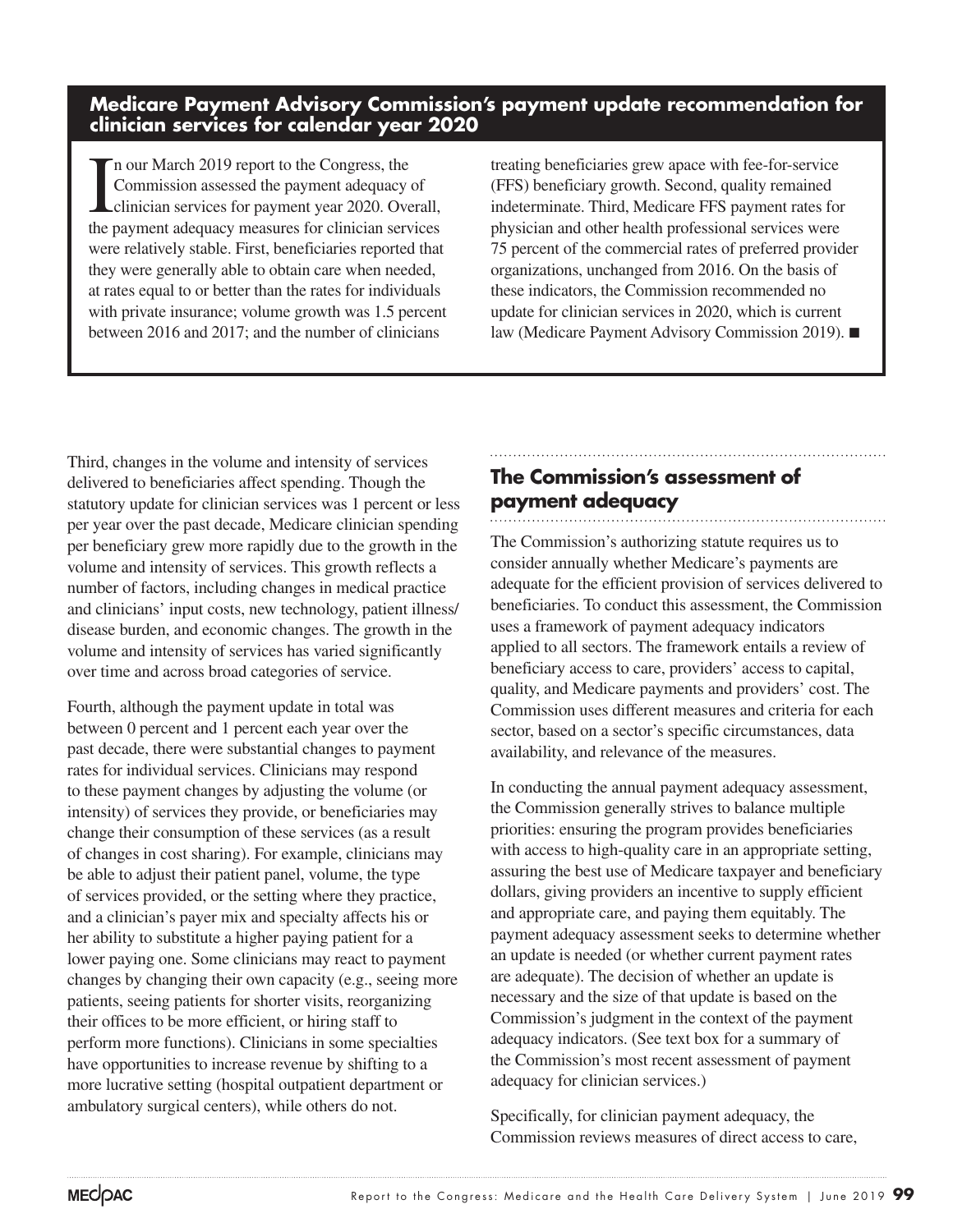### **Among those looking, share of respondents who indicated trouble finding a new primary care doctor, Medicare and private insurance**



Note: The share of respondents looking for a new doctor each year is about 10 percent for primary care. Therefore, the share of Medicare respondents facing a problem (small or big) in obtaining a new primary care doctor was 2.7 percent in 2018, and the share of private insurance respondents facing a problem (small or big) was 3.2 percent in 2018.

Source: MedPAC beneficiary surveys, 2006–2018.

two indirect measures of access (the number of clinicians billing Medicare and changes in volume), quality, and input costs (measured by the MEI). We are unable to review providers' costs or calculate a margin because clinicians do not report their costs to Medicare; we also do not assess clinicians' access to capital, given the the many small providers and organizations that make up the the decess current the data is in the data is in the data is in the data is in the data is in the data is in the data is in the data is in the data is in the data extend the clinician sector.

payment adequacy indicators for clinician services covers a longer time frame than does our yearly payment<br> **• I can't survey** adequacy assessment and highlights two factors that provide additional context:

- developments in telephone survey coverage and  $\alpha$  consequences and  $\alpha$ nonresponse; and
- the effect of site-of-service changes on fee schedule volume and spending, including implications for Medicare payment policy.

### **Access to care measures**

In some sectors, the Commission uses indirect measures of access such as changes in the volume of services provided and the number of providers available to Medicare beneficiaries. For the clinician sector, we conduct a telephone survey each year, assessing direct beneficiary access, supplementing this information with the number of clinicians billing Medicare and changes in the volume of services delivered. In responding to this mandate, our review of the various services delivered.

### **Direct measure of access: Beneficiary access survey**

 $\frac{1}{2}$  additional context:  $\frac{1}{2}$   $\frac{1}{2}$   $\frac{1}{2}$   $\frac{1}{2}$  The Commission has sponsored a telephone survey since 2003 to monitor ongoing changes in access and has used a consistent methodology over time to permit analyses of trends. The survey uses a dual-frame design to reach respondents through both landline and cell phones and oversamples certain respondent categories to improve statistical power. The telephone survey covers 4,000 Medicare beneficiaries ages 65 and over and 4,000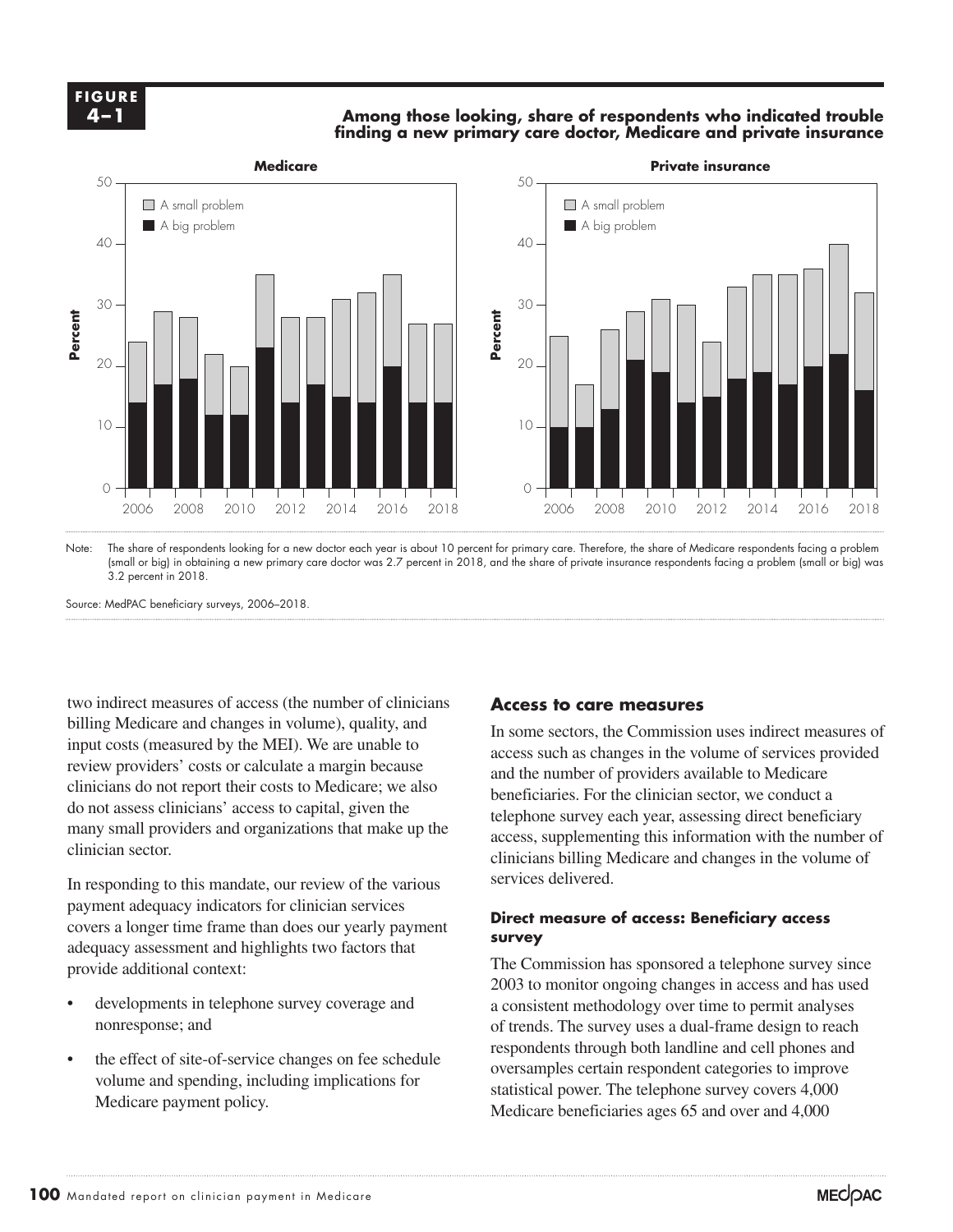

### **Among those looking, share of respondents indicating trouble finding a new specialist, Medicare and private insurance**



Note: The share of respondents looking for a new doctor each year is between 15 percent and 20 percent for specialty care. Therefore, the share of Medicare respondents facing a problem (small or big) in obtaining a new specialist was 2.9 percent in 2018, and the share of private insurance respondents facing a small or big problem was 4.0 percent in 2018.

Source: MedPAC beneficiary surveys, 2006–2018.

individuals ages 50 to 64 with private insurance. The goal of surveying both groups is to help us assess whether any changes in access observed for the Medicare population are more widespread (indicating that market dynamics, changes in medical practice, and general economic changes could be factors) or are occurring for Medicare beneficiaries only (which could indicate Medicare-specific Access changes could be ractors) of are occurring for Medicarefactors, including but not limited to Medicare's payment a new c rates).

Because the survey is small, there is some "noise" or slightly. Ho unexplained variability from year to year in any of the report slightly more ti measures. However, the survey results are available  $quickly, and the survey findings tend to be subsequently$ <br>quickly, and the survey findings tend to be subsequently corroborated by larger surveys. Therefore, it has been a relatively reliable early indicator.

Overall, for the past decade, the share of beneficiaries having trouble finding or obtaining care has remained relatively steady. Medicare beneficiaries' access appears

to be as good as or better than access for privately insured individuals. Both Medicare beneficiaries and individuals with private insurance report more trouble finding a new primary care doctor than a specialist (Figure 4-1 and Figure 4-2).

Access challenges could appear either as difficulty finding a new clinician or as a delay in receiving needed care. Over the past decade, the share of Medicare beneficiaries by the past decade, the share of Medicale beneficiants waiting longer than they wanted for care has increased slightly. However, Medicare beneficiaries overall still report slightly more timely care than privately insured individuals (Figure 4-3 and Figure 4-4, p. 102).

> A final measure of reported access is whether patients end up not seeking care at all. Here again, the share of Medicare beneficiaries not seeking care increased slightly over time, but the rates for Medicare continue to be slightly better than those for the privately insured (Figure 4-5, p. 103).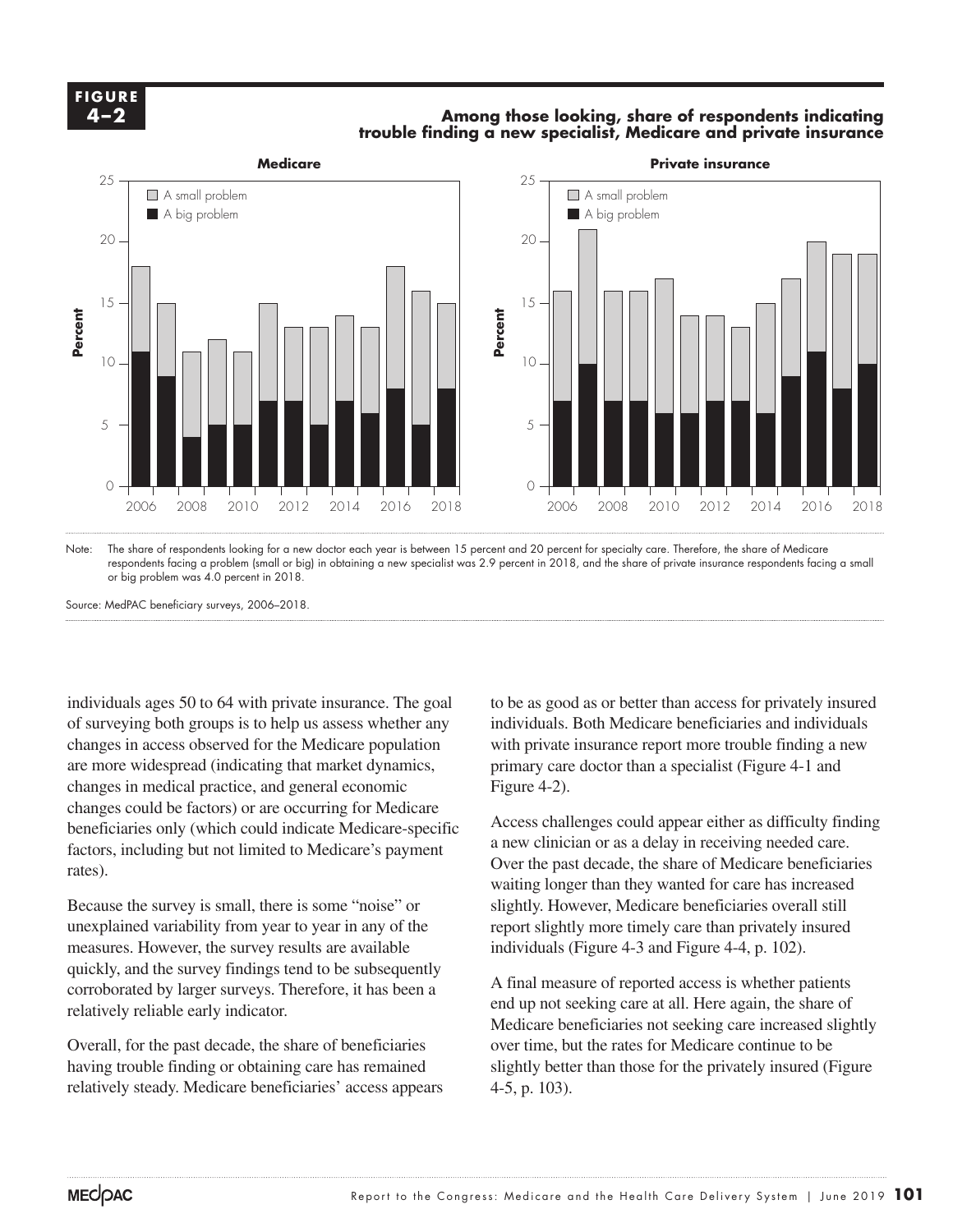Among patients seeking care*,* share who ever waited longer than **wanted for regular or routine care, Medicare and private insurance**



### **FIGURE FIGURE X-X 4–4**

### Among patients seeking care*,* share who ever waited longer than **wanted for illness or injury care, Medicare and private insurance**

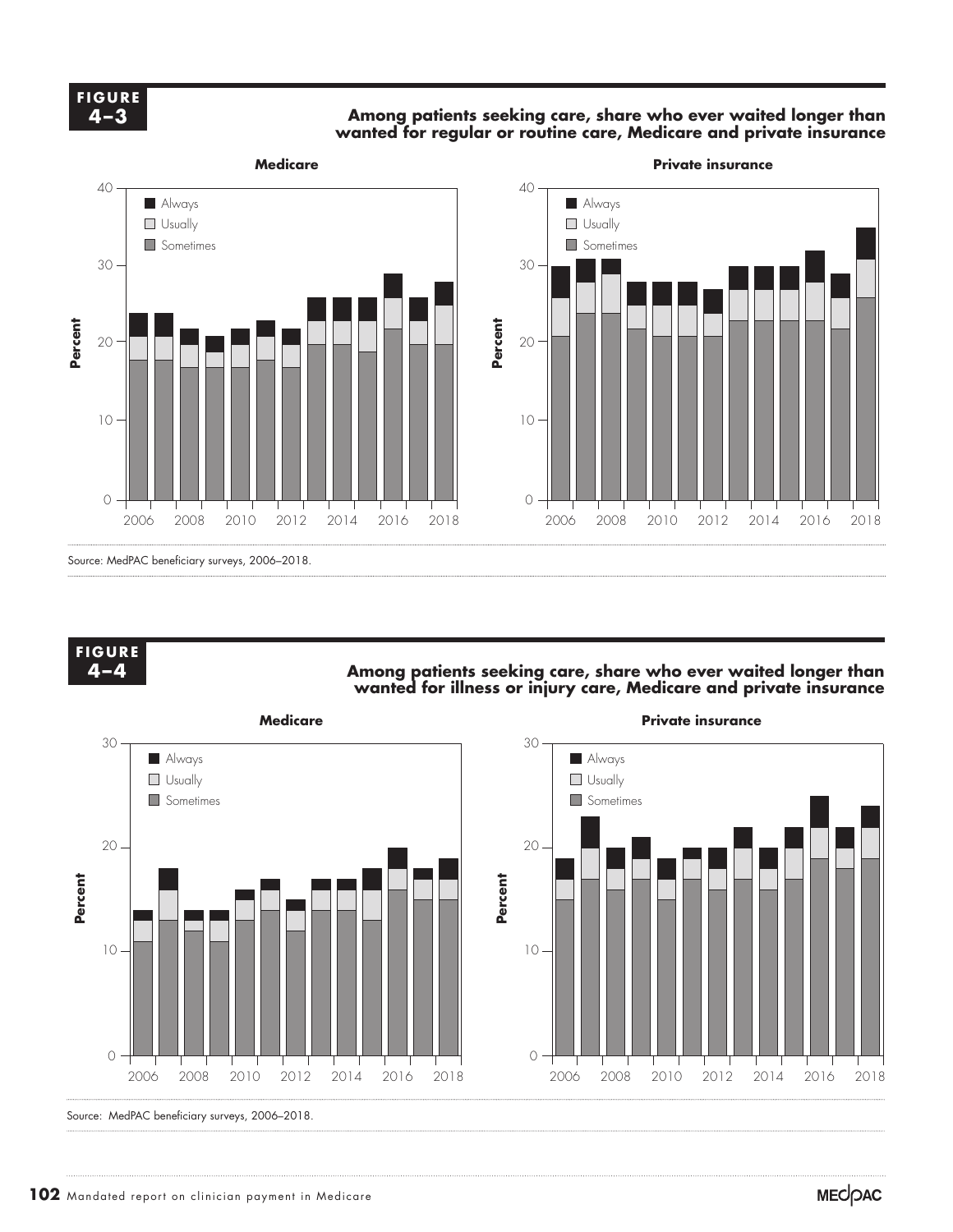**4-X FIGURE 4–5**

**Medicare beneficiaries have been less likely than privately insured individuals to report that they had an issue they should have seen a doctor about but did not**



### **Despite the higher growth in private sector**  payment rates, access for Medicare beneficiaries **remains as good as or better than access for privately insured individuals**

These trends in reported access are notable because they occurred during a period of low payment rate updates in Medicare (payment updates have ranged between 0 percent and 1 percent since 2011). In contrast, private sector plans with 39 payment rates have grown faster. But this faster growth has a linear 2018). Gro in payments (and overall higher level of payments) by private sector payers for clinician services has not translated directly into improvements in patient access to care among the privately insured individuals in our access survey. We allowed the same time

In particular, private sector payment rates for clinician services are between 25 percent and 30 percent higher than Medicare's payment rates, on average (Congressional  $\frac{we}{dx}$ Budget Office 2018, Trish et al. 2017). The Commission's own analysis has found that this difference has grown over time as private sector rates grew more rapidly than Medicare's payments (Congressional Budget Office 2018,

Medicare Payment Advisory Commission 2019, Medicare Payment Advisory Commission 2018, Medicare Payment Advisory Commission 2017a).

**Freestanding Medicare margins....**

Table 4-4 (p. 104) displays one commercial price index, a measure of intensity-adjusted price per service for office visits aggregated from four large commercial insurance plans with 39 million covered lives (Health Care Cost Institute  $2018$ ).<sup>3</sup> Growth in the prices paid on an intensityadjusted basis for these four commercial plans averaged 5.3 percent per year, whereas growth in Medicare's  $\frac{1}{2}$  for the contribution of the matter of the matter. The statutory update averaged less than a half a percent per statutory update averaged less than a half a percent per year over the same time frame.

equal to select to sect or payment rates for clinician Because the Commission's access survey assesses both Medicare beneficiaries and privately insured individuals, we are able to compare trends in reported access for both groups. At least among the privately insured individuals  $\frac{1}{\text{SUS}}$  book found that this difference has grown in the Commission's survey, this growth in private sector prices has translated into neither improved patient access over time nor a greater differential in access between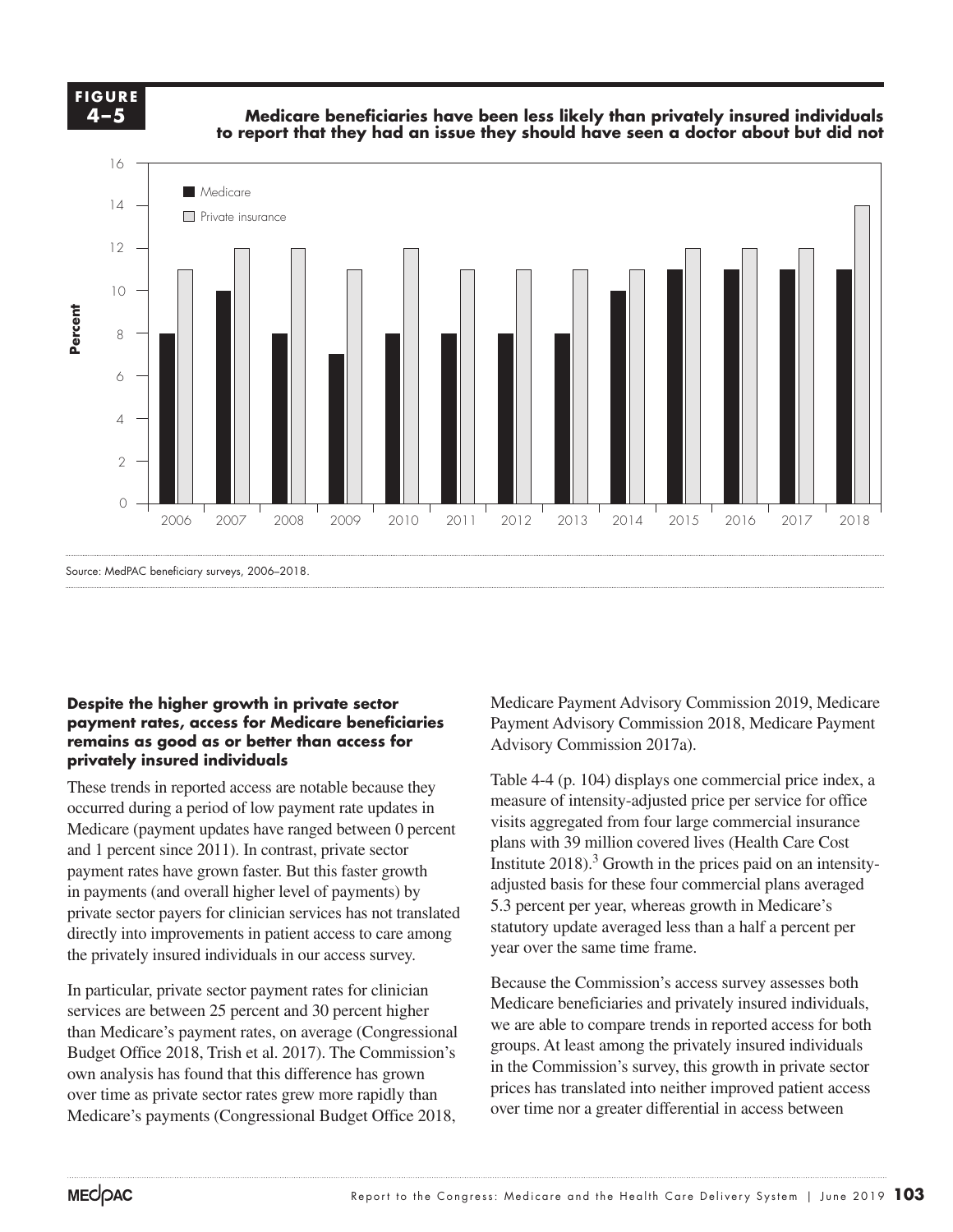### **4–4 Commercial prices rose faster than Medicare's statutory update, 2012–2016**

|                                                                                                 | 2012 | 2013  | 2014 | 2015   | 2016 | <b>Compound annual</b><br>growth rate,<br>2012-2016 |
|-------------------------------------------------------------------------------------------------|------|-------|------|--------|------|-----------------------------------------------------|
| Medicare's statutory update                                                                     | 0%   | $0\%$ | 0.5% | 0.375% | 0.5% | 0.27%                                               |
| Growth in average intensity-adjusted commercial<br>price per service, office visits (from HCCI) | 4.7  | 6.7   | 69   | 39     |      |                                                     |

Note: HCCI (Health Care Cost Institute). The measure of intensity-adjusted price per service for office visits from HCCI is a commercial price index that was aggregated from four large commercial insurance plans with 39 million covered lives. The statutory update in Medicare in 2015 was 0 percent from January through March and 0.5 percent from April through December.

Source: MedPAC calculations of CMS final rule fee schedule data and data from HCCI.

Medicare and privately insured individuals. Instead, access for Medicare beneficiaries has been generally the same as or slightly better than access for privately insured individuals.

Other surveys comparing access for Medicare beneficiaries and privately insured individuals similarly show very little difference in trends, despite the more rapid growth of private sector prices for clinician services (Medicare Payment Advisory Commission 2017b). In general, there does not appear to be a strong or consistent relationship between payment updates and measures of access to care. Further, we do not observe a relationship between payment updates, changes in prices in the commercial sector, and access to care.

### **Patterns in telephone survey response and implications for the Commission's beneficiary access survey**

In recent years, administering our telephone survey has become more expensive because it has involved greater effort to obtain 8,000 completed responses by telephone. The increase in nonresponse has been greater for telephone surveys than face-to-face surveys, which is consistent with the growing number of solicitations that households receive by telephone and the increasing use of voicemail and caller ID to screen calls (Czajka and Beyler 2016). These declines in response rates for telephone-based surveys are not unique to the Commission's beneficiary survey; other government household surveys and public opinion polls have also faced rising nonresponse rates over the years. For example, the Gallup Poll Social Series

surveys achieved a 7 percent response rate, on average, in 2017, compared with 28 percent in 1997 (Marken 2018).

In 2016, recognizing the problems federal agencies faced with declining trends in survey response, the Office of the Assistant Secretary for Planning and Evaluation (ASPE) at the Department of Health and Human Services commissioned a technical expert panel to examine the extent of the problem of nonresponse and determine ways to ensure robust survey response. As a part of this work, ASPE commissioned a report on the trends in and implications of declining survey response rates for federally conducted household surveys. This report examined the response rates for seven surveys sponsored by the Department of Health and Human Services. These surveys differ in data collection methods, ranging from computer-assisted interviews to random-digit dialing. The study looked at response rates from 1995 to 2015 and found that while the response rate and trends differed from survey to survey, all surveys in the study experienced some decline in their response rates for the first half of the study period; additionally, six of the seven surveys experienced accelerated declines in recent years (Czajka and Beyler 2016).

For example, the Medicare Current Beneficiary Survey was among the surveys examined, and during the study period, it experienced a decline in response rate from 83 percent to 72 percent. Other surveys, like the National Health and Nutrition Examination Survey, which represents a two-year average, experienced a response decline from 82 percent from 1999 to 2000 to 79 percent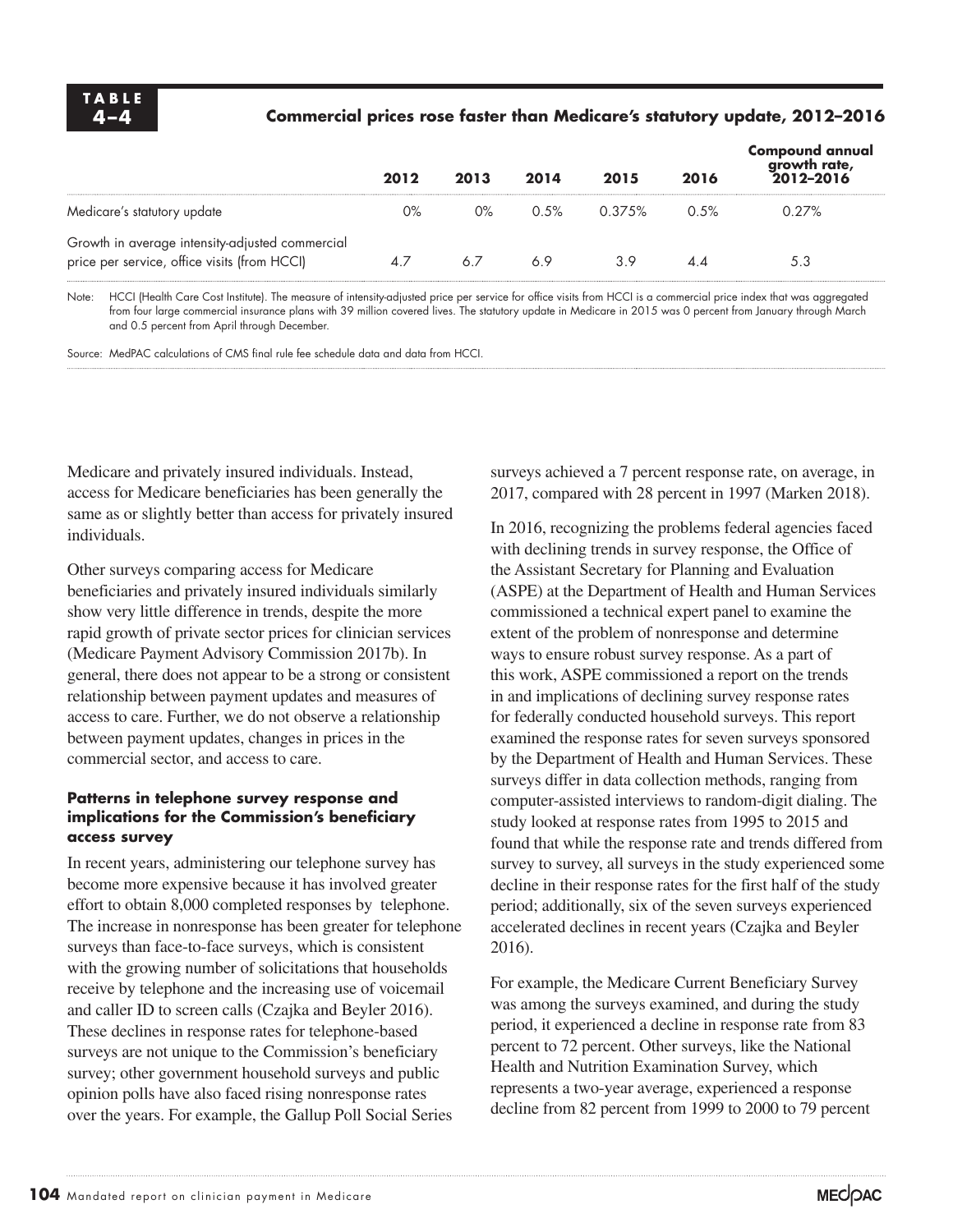between 2009 and 2010 but then dropped another 8 percentage points in the next two years (Czajka and Beyler 2016).

The survey research literature states that there are three common ways to classify nonresponse to a survey: noncontact, refusal, or other. Other reasons for nonresponse include issues such as language barriers or poor health. Additionally, there are environmental and social factors that can increase the rates of nonresponse, including the increased prevalence of caller ID or the growth in the number of solicitation calls. While these problems will persist as more families abandon landline telephones and cell phones become ubiquitous, there are possible solutions that survey administrators could use to maximize response rates. Among these options are providing payment incentives, reducing survey burden, using address-based sampling in combination with a mail survey mode, using multiple modes within the same survey, and conducting double or two-phase sampling (Czajka and Beyler 2016). Other studies have suggested, specifically for telephone-based surveys, that increasing the number of call attempts or lengthening the survey period could improve response rates. However, these methods tend to be costly and time intensive and can negatively impact the survey taker.

Ultimately, the Commission's survey, along with other prominent federal household surveys and public opinion surveys, has experienced rising costs over the years. The study commissioned by ASPE underscores the fact that nonresponse is not unique to any particular survey and that declines in response rates are widespread (Czajka and Beyler 2016). However, attempts to engage participants and increase response rates can become costly and resource intensive for survey administrators (Marken 2018).

While in some instances low response rates can compromise the quality of the survey and results obtained, it is important to note that low response rates do not always compromise the quality of the data. In particular, we have not noted any degradation in accuracy for our survey (and our findings continue to track well with those of other surveys). While there have been increases in the cost of our survey, the increases match those of other high-quality, multiple-mode surveys. The weights for our survey have not unduly increased standard errors, meaning that we continue to have an adequately powered survey to detect substantive differences across population

subgroups. Going forward, we plan to continue monitoring our survey's reliability so that, if necessary, we can make methodological changes to ensure a reliable, robust assessment of directly measured beneficiary access.

### **Indirect measure of access: Clinicians billing Medicare**

For the clinician sector, we track and report the number of clinicians billing Medicare to supplement the direct beneficiary access survey results. Over the past decade, the number of clinicians serving Medicare FFS beneficiaries has grown (Figure 4-6, p. 106). Among types of providers, the number of primary care and other specialty physicians increased by 1.8 and 1.5 percent per year, respectively, while the number of advanced practice registered nurses and physician assistants increased by 10.1 percent per year. As with our other payment adequacy measures, this growth is noteworthy because it occurred during a period when annual Medicare payment updates were 1 percent or less per year.

### **Other clinician participation measures**

Other factors related to clinician participation in Medicare include the share of clinicians who are part of Medicare's participating provider program, the share of claims that are paid on assignment (that is, for which clinicians accept Medicare's payment amount as payment in full), and the number of clinicians who opt out of Medicare.

Clinicians who enroll in Medicare's participating provider program receive a payment amount equal to 100 percent of the fee schedule amount (80 percent from the program and 20 percent from the beneficiary through coinsurance). In turn, participating providers agree to assign all their claims, meaning they take Medicare's allowed amount as payment in full. Clinicians who are not in the participating provider program receive payments equal to 95 percent of the payment amount and can choose whether to take assignment for their claims on a claim-by-claim basis. If they do not assign a claim, providers may "balance bill" up to 109.25 percent of the fee schedule amount, with the beneficiary paying, in addition to the 20 percent coinsurance, the additional difference between 95 percent of the fee schedule amount and the amount billed.

In practice, the number of clinicians who are in Medicare's participating provider program is very high—over 95 percent—and has been well above 90 percent for over a decade (Medicare Payment Advisory Commission 2019). Similarly, nearly all claims are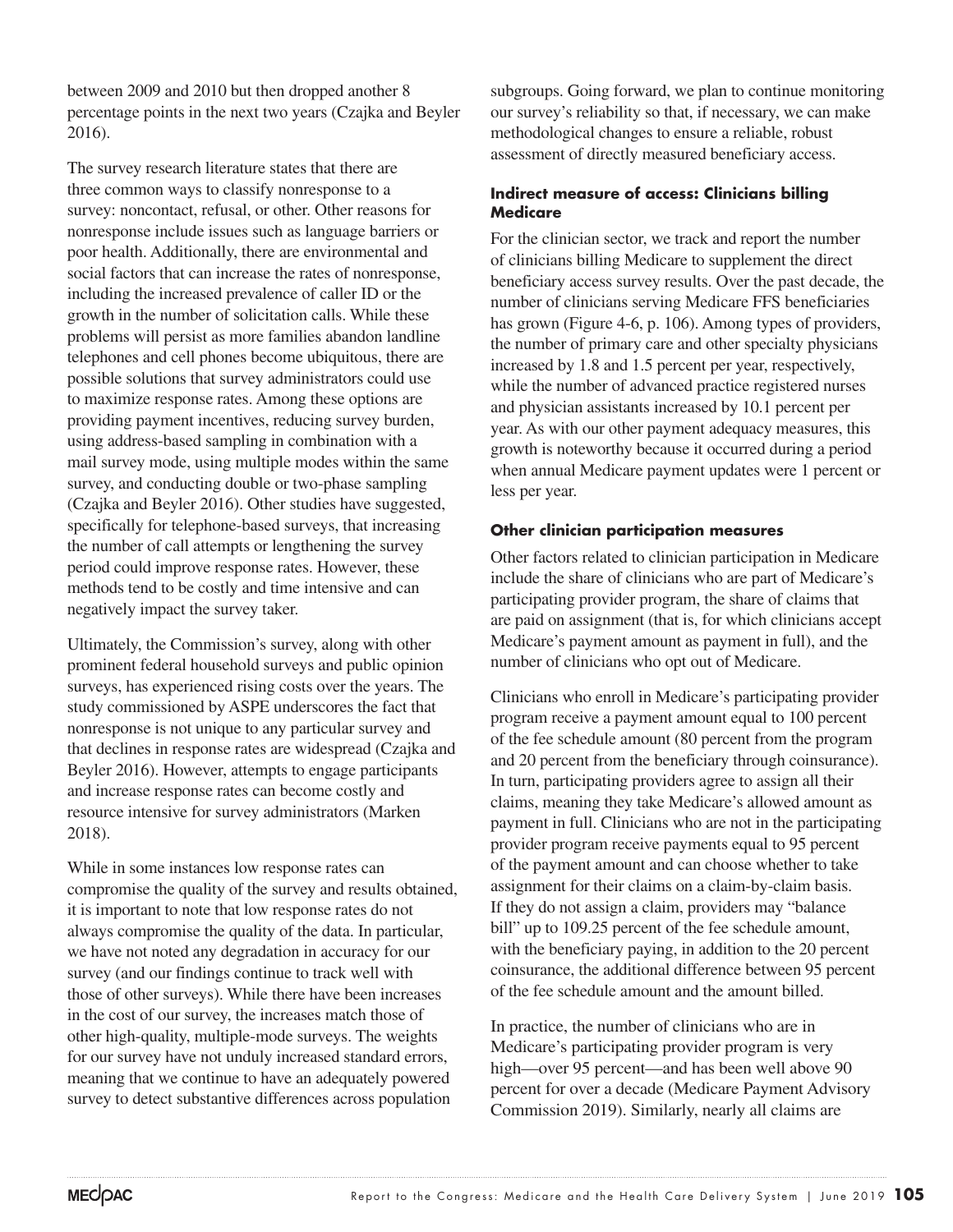

consistency across years, we assigned physicians who billed as hospitalists in 2017 to the "primary care physicians" group. "Other providers" includes physical and occupational therapists, chiropractors, optometrists, psychologists, social workers, and podiatrists. Figure excludes clinicians who bill services for 15 or fewer unique beneficiaries during the year.

Source: MedPAC analysis of carrier file data. Note: Note and Source are in InDesign.

**4-X**

paid on assignment—99.5 percent in 2016 (Medicare Payment Advisory Commission 2019).

Clinicians may also formally opt out of Medicare. Under the opt-out procedures, clinicians must sign an positive over affidavit stating that they will not receive any payment from Medicare, directly or indirectly, for any Medicare patient they see. If the clinician chooses to treat Medicare beneficiaries, he or she must enter into a contract with Medicare beneficiaries to treat them, and the patient another indirect measure must agree not to submit the claim to Medicare. Opt-out affidavits are in effect for two years and are renewed by default. CMS began releasing opt-out information in 2016, and overall, less than 1 percent of clinicians in separately total have opted out of Medicare. Dentists and behavioral health providers are the specialties most likely to opt out a substitution of a computed tomographic book 2007 of Medicare, likely because their services are only rarely covered by Medicare (dental services) or because they have low rates of participation with any type of insurance

(behavioral health providers) (Medicare Payment Advisory Commission 2018).

Overall, the indicators for clinicians billing Medicare are positive over the past decade.

### **Indirect measure of access: Changes in the volume of services**

aries, he or she must enter into a contract with Changes in the volume of services delivered provide another indirect measures of access. The Commission's measure of volume reflects both (1) the units of service  $\frac{1}{2}$  and (2) the complexity (or intensity) of the service. We are in effect for two years and are renewed use this definition of volume because either component separately—the count of services or the average intensity—would be incomplete on its own. For example, a substitution of a computed tomography (CT) scan for an X-ray represents an increase in intensity but no change in the number of services.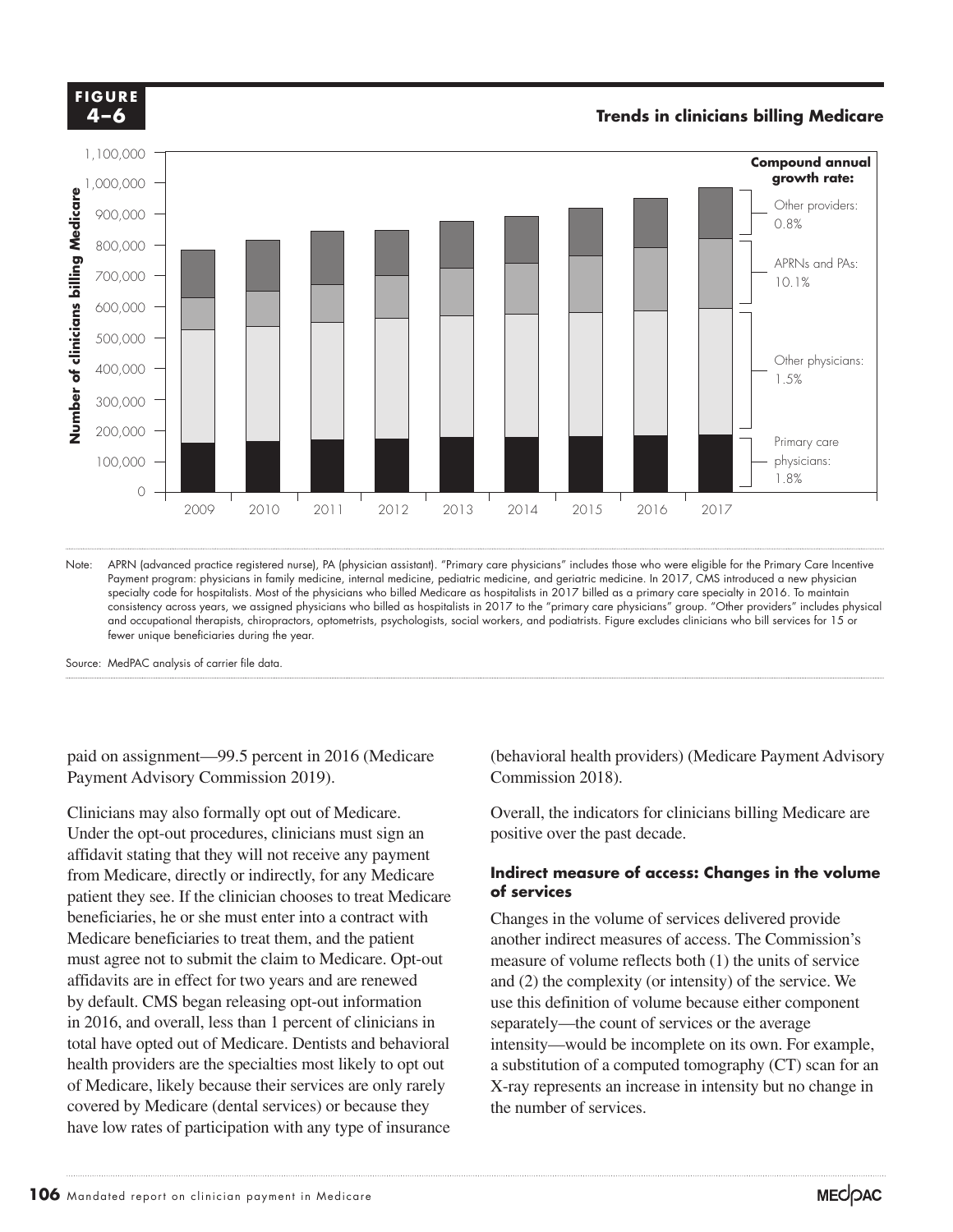Changes in our measure of volume can result from a number of factors, including changes in clinical practice, movement of services from the physician office to the hospital outpatient department (HOPD) setting, beneficiary health and disease prevalence, coverage of Medicare benefits, changes in technology, and beneficiary preferences. Medicare payment rates (and changes to them) also affect volume growth if, for example, clinicians favor certain services because of their relative profitability.

Growth in the volume of clinician services in Medicare has varied over time and by type of service (Figure 4-7). After a substantial increase in the early 2000s, volume growth slowed significantly between 2010 and 2014, coinciding with similar trends across all payers and types of services after the economic recession. From 2015 through 2017, volume growth rose modestly.

### **The effect of site-of-service changes on fee schedule volume and spending**

Overall, volume per beneficiary (which reflects changes in both the units of service and intensity) grew about 1.0 percent per year between 2012 and 2016, with growth accelerating to 1.6 percent from 2016 to 2017. However, because of how we measure volume, our figures are sensitive to shifts in the site of service.

In our payment adequacy assessments, we have generally noted that shifts in the site of service will have an effect on fee schedule volume and fee schedule spending. With respect to volume, in the March 2019 report, we noted certain services for which site-of-service shifts seem to be prevalent. For example, between 2013 and 2017, the number of chemotherapy administration services per beneficiary delivered in HOPDs grew 28.7 percent, while the number provided in physician offices declined by 13.1 percent (Medicare Payment Advisory Commission 2019, Medicare Payment Advisory Commission 2014, Medicare Payment Advisory Commission 2012). We reported that a slowdown in the rate of volume growth for imaging and tests may have been due to services shifting from the physician office to the HOPD.

A similar effect occurs with spending. In the March 2019 report to the Congress, for example, we estimated that Medicare spent \$1.9 billion more in 2017 than it would have if payment rates for E&M office/outpatient visits in HOPDs were the same as rates for freestanding offices. In addition, beneficiaries' total cost sharing for E&M office visits in HOPDs was \$480 million higher in 2017 than it would have been had payment rates been the same in both settings.



**4–7 Changes in the volume of clinician services per FFS beneficiary, 2000–2017 Volume growth has raised... FIGURE**



Note: FFS (fee-for-service). E&M (evaluation and management). Volume is measured as units of service multiplied by each service's relative value unit from the fee schedule for clinician services and therefore reflects changes in units and changes in intensity. Volume growth for E&M from 2009 to 2010 is not directly observable because of a change in payment policy for consultations. To compute cumulative volume growth for E&M through 2016, we used a growth rate for 2009 to 2010 of 1.85 percent, which is the average of the 2008 to 2009 growth rate of 1.7 percent and the 2010 to 2011 growth rate of 2.0 percent. The type-of-service categories and subcategories that we used in prior years were restructured for this table.

Although we have not done a comprehensive review of site-of-service shifts and their impact on fee schedule volume and spending in 15 years, this chapter provides a first step toward such a review. While our volume analysis the step toward such a review. While our volume analysis<br>is an essential component of measuring access (as well as an essential component of measuring access (as we as identifying areas of high growth that may indicate mispricing), it is incomplete in terms of revealing global trends in the provision of clinician services because part of the activity occurs in HOPDs and is obscured in the physician data.

Furthermore, because clinician services are increasingly provided in the HOPD, it may be incomplete to determine decisions on payment adequacy for clinician services without also considering payments for services delivered in the HOPD and paid through the hospital outpatient

Source: MedPAC analysis of FFS claims data for 100 percent of Medicare beneficiaries.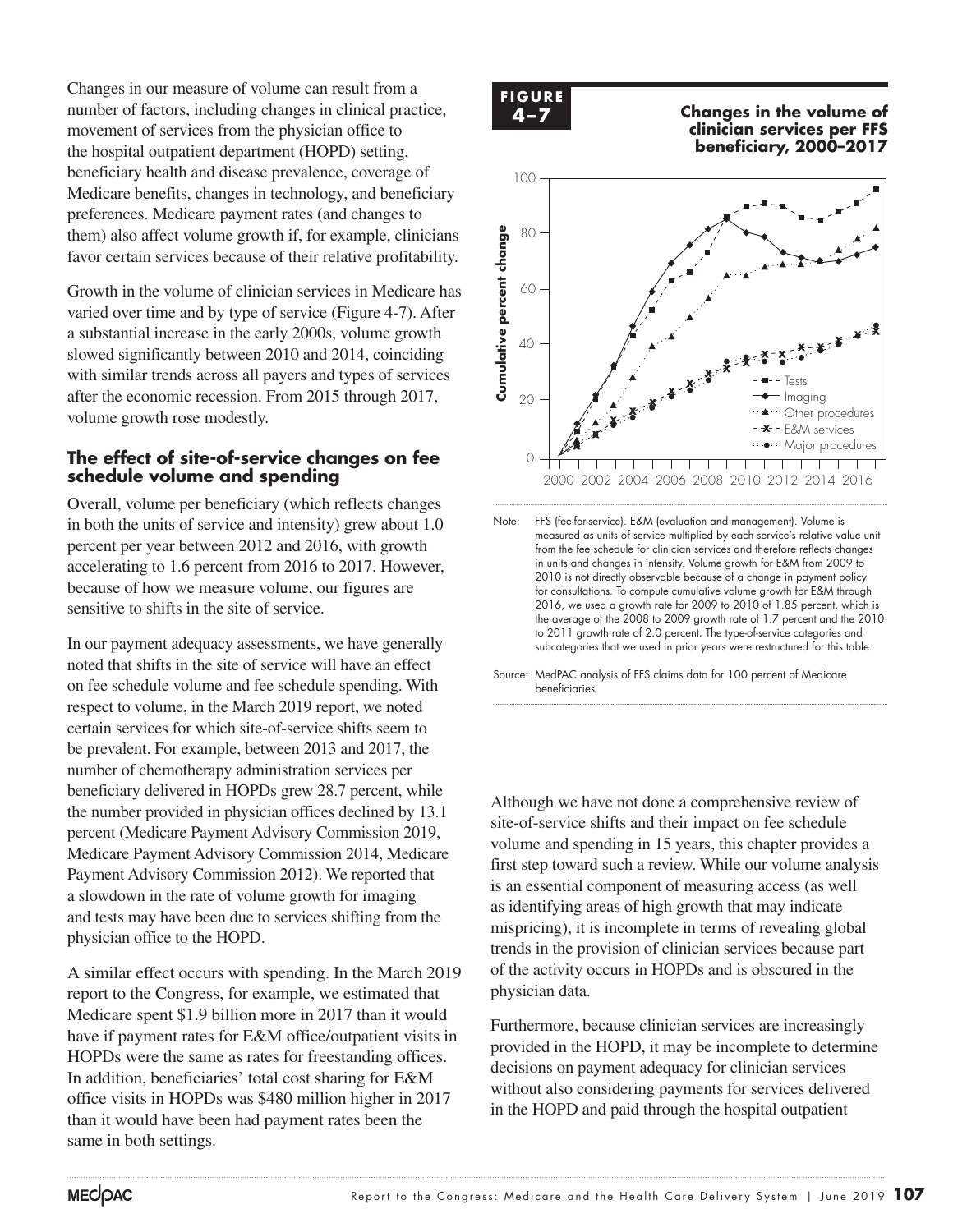### **4–5 Illustration of services moving from a nonfacility setting, such as a physician office, to a facility setting, such as a hospital outpatient department**

| Service example                 | Units of service    | Volume<br>(units x RVUs) | <b>Spending</b>     | <b>Implications for total</b><br>Medicare spending |
|---------------------------------|---------------------|--------------------------|---------------------|----------------------------------------------------|
| Evaluation and management visit | No change           | Decrease                 | Decrease            | <b>Increase</b>                                    |
| Computed tomography             | Decrease            | Decrease                 | Decrease            | <b>Increase</b>                                    |
| Chemotherapy administration     | Disappears entirely | Disappears entirely      | Disappears entirely | <b>Increase</b>                                    |

**Implications for fee schedule:**

Note: RVU (relative value unit). Our measure of volume captures both the units of service and the intensity (measured by RVUs). Chemotherapy administration services, when they are provided in a hospital outpatient department, no longer generate a fee schedule claim. The units of service when a computed tomography service migrates may fall or may remain the same, depending on how the service is billed.

prospective payment system. We discuss the mechanics of site-of-service shifts, trends in site of service–adjusted volume, and the implications for Medicare payment policy in the sections that follow.

### **The mechanics of site-of-service shifts**

When a service moves from one setting to another, it can affect clinician fee schedule volume and spending as well as total Medicare spending. Of particular interest is the shift in services delivered in a freestanding physician office to the hospital outpatient setting.

In many cases, Medicare's total payment is higher in the outpatient hospital setting than in the physician office setting, and this difference may create an incentive for services to shift to the higher paid setting. Some clinicians may seek to augment their payments from Medicare by shifting from a lower paid setting to a higher paid setting. Some researchers have posited that these higher payments in the HOPD, coupled with the lower payment updates for clinician services, have accelerated shifts in the site of services to higher paid settings.

In 2012 and 2014, the Commission made recommendations for setting site-neutral payment rates for certain services (Medicare Payment Advisory Commission 2014, Medicare Payment Advisory Commission 2012). The Congress and CMS have also implemented changes to payment systems to establish roughly site-neutral payments for certain fee schedule services.

We have identified three categories of services for which shifts in the site of service will have differential effects on fee schedule volume and spending: E&M visits, computed tomography, and chemotherapy administration (Table 4-5).

The next sections explore each example in more detail. Overall, services shifting from the physician office to the HOPD will artificially depress our measures of fee schedule volume and fee schedule spending. And because in most instances Medicare's total payment is higher when the service is delivered in the HOPD, total Medicare spending increases.

**Category 1: Services such as E&M visits** When E&M visits shift from the physician office to the HOPD:

- fee schedule units are unchanged,
- fee schedule volume declines,
- fee schedule spending declines, and
- total Medicare spending goes up.

Figure 4-8 illustrates the migration of an illustrative E&M service. When the E&M visit is provided in the physician office, the total RVU is 2.09. When this service is provided in an HOPD, the total RVU is 1.44. In other words, it appears that some of the RVUs disappear. When services shift from the physician office to the HOPD, these "disappearing" RVUs make it appear that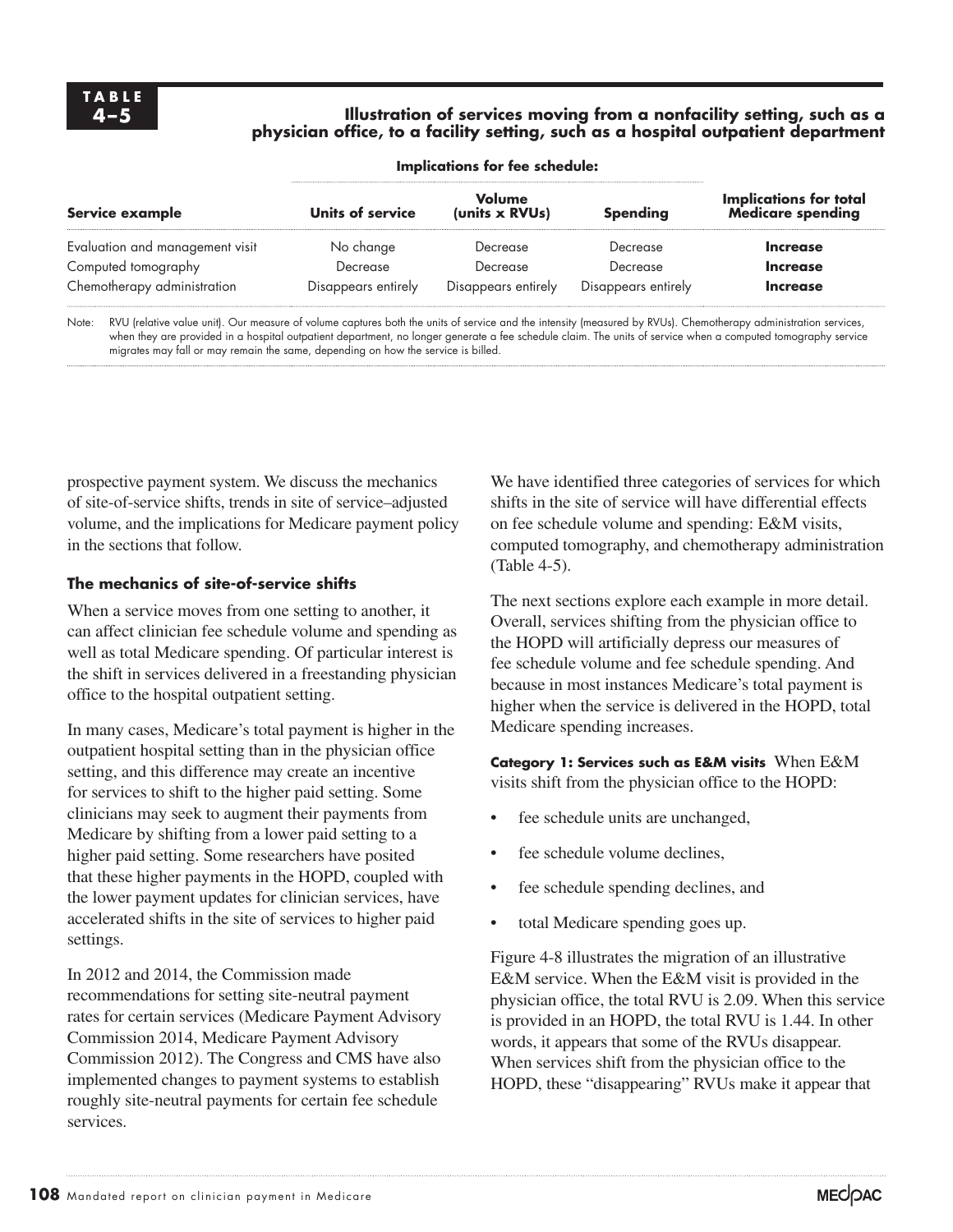**4-X FIGURE 4–8**

**FIGURE**

**When E&M services shift from the physician office to the hospital outpatient department, some of the RVUs "disappear" in the fee schedule volume analysis**

**Freestanding Medicare margins....**



Source: Centers for Medicare & Medicaid Services.

volume growth is generally smaller than it would be if the services remained in the same setting over time.

Figure 4-8 illustrates what happens to volume. Figure 4-9 (p. 110) shows the effect on fee schedule spending and total spending. While fee schedule spending declines **•** fee schede.  $(\text{from } $75.32 \text{ to } $51.90)$  when the E&M service moves  $\bullet$  fee schedule spectrum to the HOPD, there is an additional payment through  $\sim$ the outpatient prospective payment system (OPPS) of  $$115.85$ , which is intended to cover the facility component of the service. So Medicare's total payment for the service  $\frac{1120 \text{ F1}}{1116 \text{ s}}$ is \$167.75 when provided in the HOPD. Thus, though fee schedule spending for this illustrative E&M visit declines by 31 percent, total Medicare spending for the visit increases by 123 percent.  $2.05 \text{ m}$ 

The second category of services includes most imaging services (with a technical and professional component

to the fee). When these services shift from the physician office to the HOPD:

- fee schedule units may change, $4$
- fee schedule volume declines,
- fee schedule spending declines, and
- total Medicare spending goes up.

Figure 4-10 (p. 111) shows the effect on RVUs when this shift occurs. When this illustrative CT service is provided  $\frac{1}{2}$  when provided in the HOTD. Thus, though fee.<br>A spending for this illustrative E&M visit declines for modification office, the total RVU is 3.26, and when it is provided in an HOPD, the total RVU is 1.21 (therefore, 2.05 RVUs "disappear"). Shifts over time from the physician office to the HOPD make it appear that volume growth is generally smaller than it would be if the services remained in the same setting over time. **Category 2: Services such as computed tomography** examples a growth is generally smaller than it wo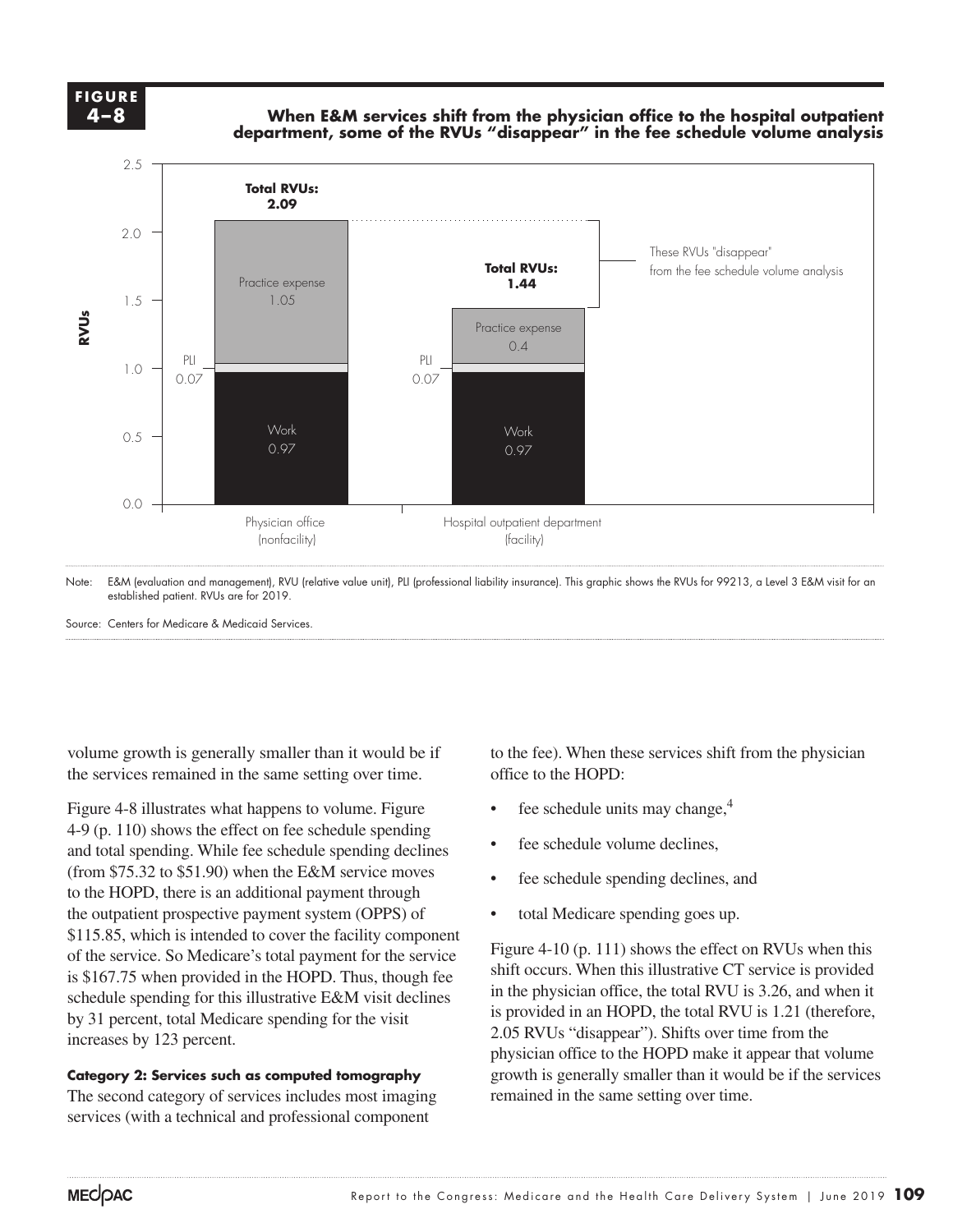

### **Fee schedule spending declines, but total spending increases when E&M services shift from the physician office to the hospital outpatient department**

**Freestanding Medicare margins....**



outpatient prospective payment system rate in this figure is based on an E&M visit provided at an on-campus provider-based department. Spending figures are for 2019.

Source: Centers for Medicare & Medicaid Services.

Similar to the first category (services such as E&M visits), Medicare's total payment for services in our second category is higher when provided in the outpatient department setting than in the physician  $\bullet$  fee scheet. office setting (Figure 4-11, p. 112). When the service shifts from the physician office to the outpatient shints from the physician office to the outpatient<br>department, fee schedule spending declines from \$117.49 to \$43.61 and an additional payment of This category of services differs from the first  $$112.51$  is made through the hospital OPPS. Overall, and second categories Medicare's total payment for the service increases from \$117.49 to \$156.12 when the service shifts from the physician office to the HOPD.

# no loi<br>Category 3: Services such as chemotherapy **binding style style styles)** paym

**administration** The third category includes services such OPPS (or another payment system). as chemotherapy administration. When these services shift from the physician office to the HOPD:

- fee schedule units disappear,
- fee schedule volume disappears,
- fee schedule spending disappears, and
- total Medicare spending goes up.

This category of services differs from the first and second categories (E&M visits and imaging, respectively) because when the service shifts from  $\frac{1}{2}$  to \$156.12 when the service shifts from the the physician office to the HOPD, the RVUs entirely disappear (Figure 4-12, p. 113). In other words, there is no longer a physician fee schedule claim and the entire payment for the service is made through the hospital OPPS (or another payment system).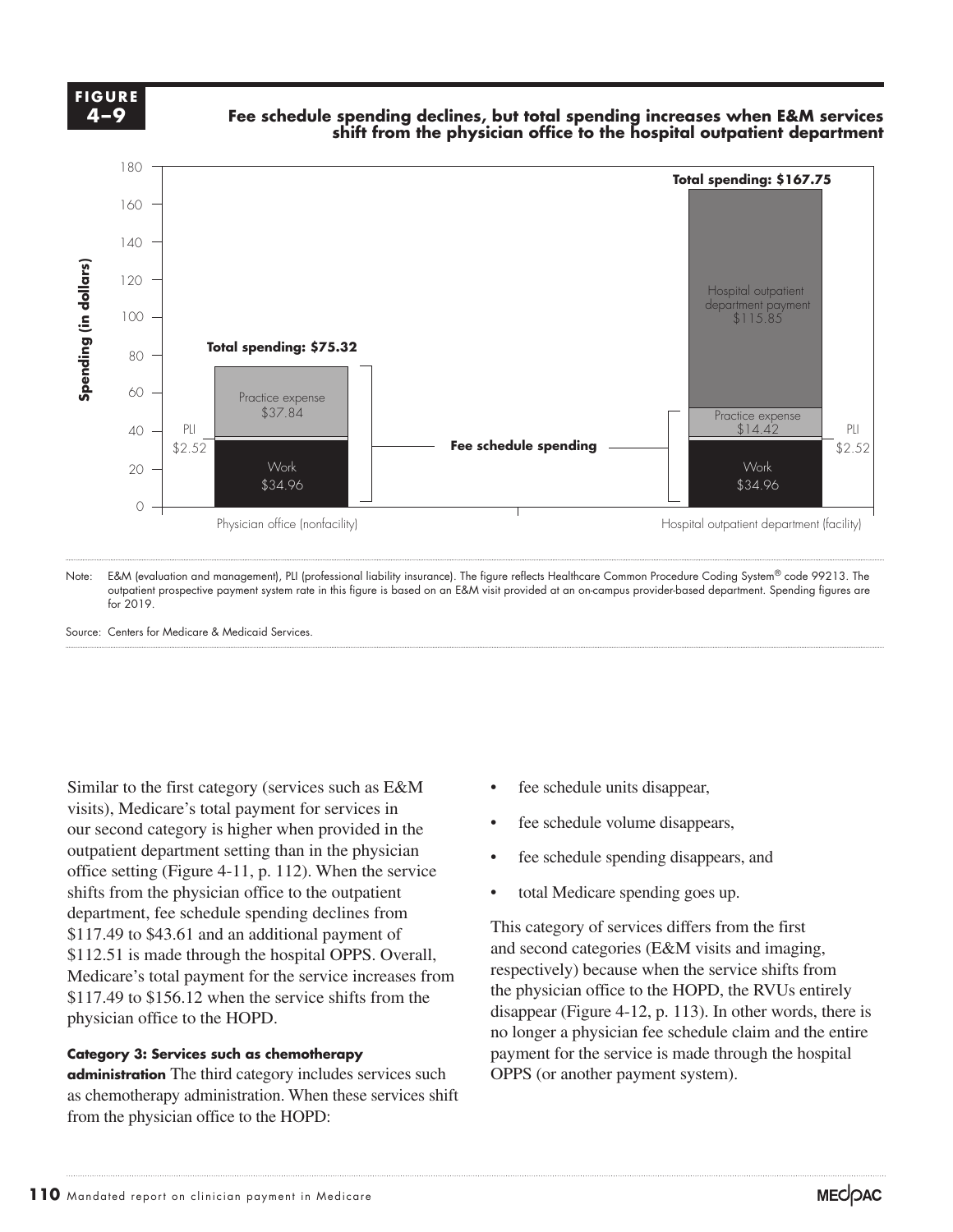### **FIGURE 4-X FIGURE 4–10**

### **When CT services shift from the physician office to the hospital outpatient department, some of the RVUs "disappear" in the fee schedule volume analysis**



Note: CT (computed tomography), RVU (relative value unit), PLI (professional liability insurance). The figure reflects Healthcare Common Procedure Coding System® code 70450 (corresponding to Ambulatory Payment Classification 5522), computed tomography, head or brain. RVUs are for 2019.

Source: Centers for Medicare & Medicaid Services.

Similar to the first and second categories, however, Medicare's total payment for this illustrative service **Constitution Constitution Constitution Constitution Constitution Constitution Constitution Constitution** service is provided in an HOPD than in a physician office (Figure 4-13, p. 114). In the physician office Uur analysis adjusts<br>
were viously: (1) servi setting, Medicare's fee schedule payment is \$143.08. When the service is delivered in the HOPD, Medicare's for the service is made entirely through the hospital OPPS.

### Trends in site of service–adjusted volume

We conducted an analysis of volume growth over the Overa period from 2012 to 2017, holding the site of service  $\frac{1}{2}$  constant between the two periods.<sup>5</sup> This method allowed shifts were accounted for. Specifical us to identify services that may be growing more rapidly

than they may otherwise appear due to the disappearing RVUs (and spending) from the fee schedule as the service shifts from a high-RVU to a low-RVU setting.

**Freestanding Medicare margins....**

Our analysis adjusts for the first two categories discussed previously: (1) services such as E&M visits where the place of service shifts from the nonfacility to the facility setting, or vice versa, and (2) services such as CT scans that can be billed either as a global payment or separately for the professional and technical components. In future future for the professional and technical components. In future analyses, we plan to adjust for the third category of services such as chemotherapy administration. payment is twice as high—\$288.38—and the payment setting, or vice versa, and (2) services such as C I scans

> Overall, annual volume growth in the fee schedule over the past six years would be higher if site-of-service shifts were accounted for. Specifically, average annual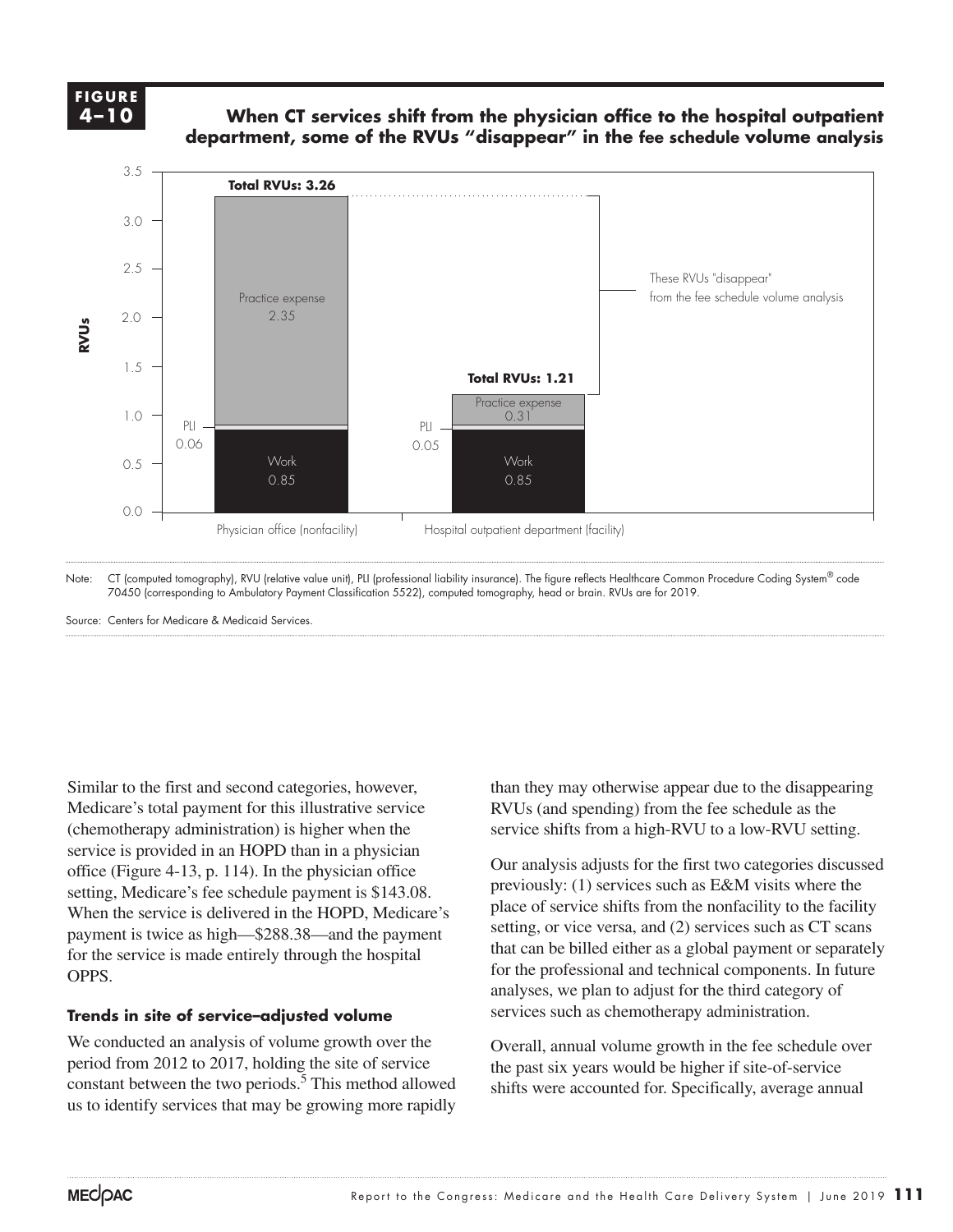**4-X FIGURE 4–11**

**FIGURE**

**Fee schedule spending declines, but total spending increases when CT services shift from the physician office to the hospital outpatient department**

**Freestanding Medicare margins....**



Source: Centers for Medicare & Medicaid Services.

volume growth from 2012 through 2017, holding site of service constant, would have been 1.5 percent per year, instead of 1.1 percent per year (Figure 4-14, p. 115). In other words, if services in 2017 were delivered in proportionally the same setting as they were in 2012, per year for volume growth over that period would have been nearly 40 percent higher—1.5 percent per year versus 1.1 The effect of adjusti percent per year.

By type of service, there are disparate trends in services shifting across settings. Most commonly observed are imaging—grew by mo E&M visits shifting to the HOPD, which is consistent with continued hospital acquisition of physician when commission advantuon of physician<br>practices (Medicare Payment Advisory Commission 2017a). Imaging, which grew only by 0.1 percent per held object styles year on an unadjusted basis, grew by 1.2 percent per  $\qquad$  for the unadjusted rates. year when site of service is held constant. Similarly, the unadjusted volume growth for tests was 0.3 percent per year, while the site of service–adjusted volume growth

was 1.0 percent per year. However, when we adjust for site-of-service shifts, we see that the volume growth for major procedures was lower than the unadjusted rates (1.5 percent per year for the adjusted rates vs. 2.2 percent per year for the unadjusted rates).

The effect of adjusting for shifts in site of service is even more significant for particular services (Table 4-6, p. 116). For example, certain imaging services of service, there are disparate trends in services ultrasound, CT, magnetic resonance, and nuclear imaging—grew by more than 1.0 percentage point per year faster between 2012 and 2017 when site of service of the first selection of physician between 2012 and 2017 when site of service<br>thrinued hospital acquisition of physician is held constant. And cardiography test volume grew by 2.0 percentage points per year when the site of service is held constant, as compared with negative annual growth for the unadjusted rates.

> Holding site of service constant reveals other changing practice patterns. Major vascular procedures, for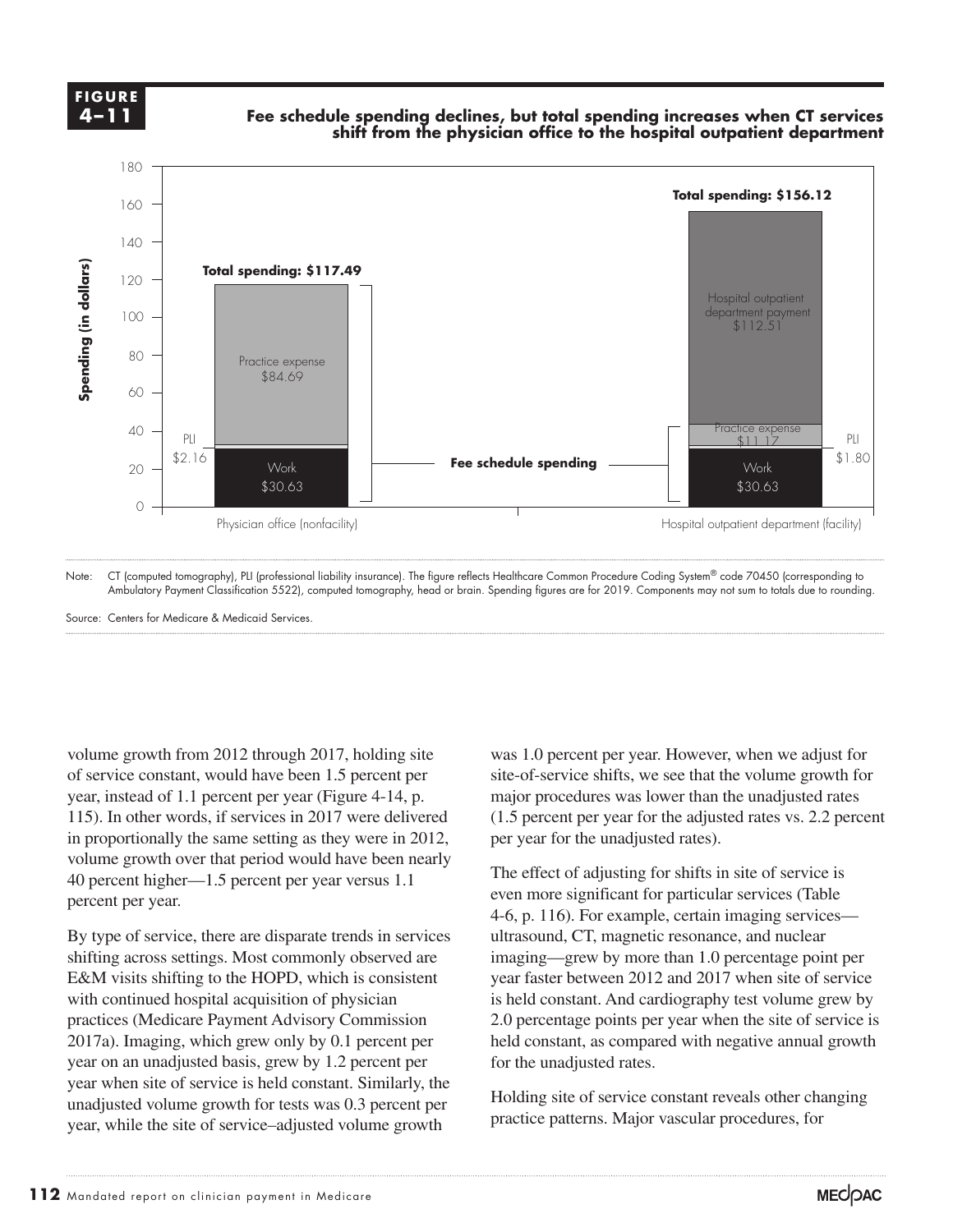**FIGURE FIGURE 4-X 4–12**

### When chemotherapy administration services shift from the **physician office to the hospital outpatient department, all of the RVUs "disappear" in the fee schedule volume analysis**



Note: RVU (relative value unit), PLI (professional liability insurance). The figure reflects Healthcare Common Procedure Coding System® code 96413 (corresponding to Ambulatory Payment Classification 5694) chemotherapy administration. RVUs are for 2019.

Source: Centers for Medicare & Medicaid Services.

example, are unlike most other services in that volume growth is lower when the site of service is held constant (Table 4-6, p. 116). The difference is due to rapid growth of angioplasty, stenting, and other procedures for treatment of peripheral artery disease. Most of this for the data in the high-RVU physician office For the 169 setting. Such growth is consistent with media reports category, total fee sc of increases in stenting for peripheral vascular disease, supplanting a decrease in the volume of cardiac stents (Creswell and Abelson 2015).

We are still developing the mechanism to adjust fee schedule volume for our third category of services, characterized by chemotherapy administration. Such services (1) generate a fee schedule claim when performed sched in noninstitutional settings; and (2) generate claims in volume analysis for the few service t other payment systems (e.g., the OPPS) when performed

in institutional settings, with no associated fee schedule claim. The services in this category include radiation therapy, other tests (e.g., skin, audiology, cardiology), and chemotherapy or intravenous injection services.6

For the 169 billing codes we identified in the third category, total fee schedule spending was \$2.7 billion in 2017 and accounts for nearly all spending associated with the chemotherapy administration and injection/  $\frac{1}{2}$  and Abelson 2015) infusion (non-oncologic) services. The fact that the modest spending for these services (relative to all fee schedule spending) is concentrated in a few service out a correspond in the set of the selection to differ the selection to selection to selection the site for selection to select items for modification to select items for shifts in the site for these services may have a limited impact on overall fee schedule volume but would likely substantially affect the volume analysis for the few service types in which these services are concentrated.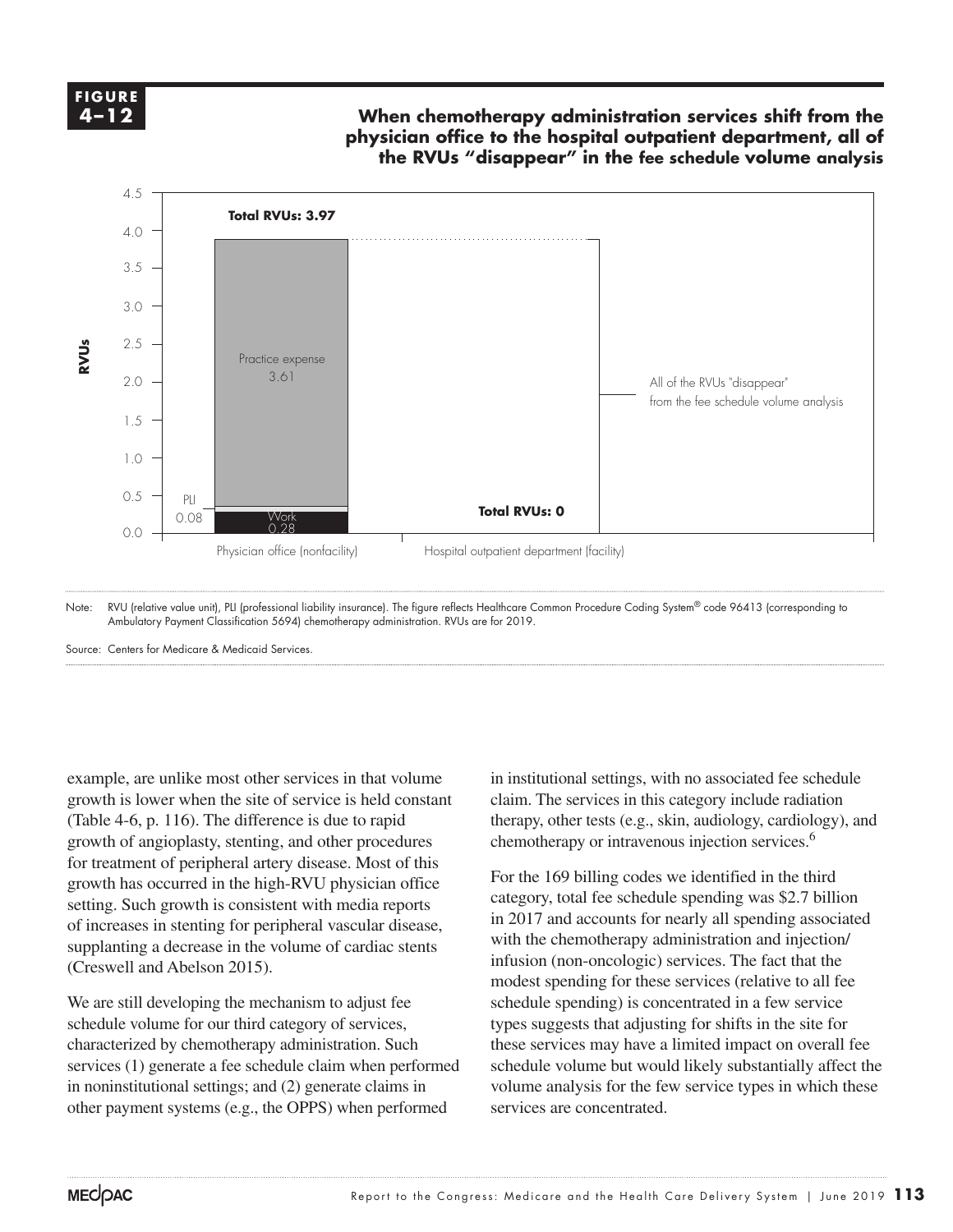### **FIGURE 4-X FIGURE 4–13**

### **Fee schedule spending is eliminated, but total spending increases when chemotherapy administration services shift from the physician office to the hospital outpatient department**



Source: Centers for Medicare & Medicaid Services.

### **Implications for Medicare payment policy**

In addition to providing a deeper understanding of trends in services provided by clinicians, examining site-ofservice shifts suggests that Medicare payment policy changes may be necessary. The provided in the Commission of the datasheet. Make updates in the commis-

One of the Commission's principles has been that a rates for services in prudent purchaser of health care (supported by the column to  $\frac{1}{2}$ financial constraints facing the Medicare program and the beneficiaries and taxpayers who fund it) should not pay more for a service than is necessary to provide Commission 2014). high-quality care. Along these lines, the Commission has made recommendations for site-neutral policies for nds made recommendations for site neutral poncies to certain services. First, the Commission recommended adjusting payment rates in the OPPS so that Medicare For expays the same amount for E&M office/outpatient visits shift in setting over the past five years in freestanding physician offices and HOPDs (Medicare Payment Advisory Commission 2012). Beginning in

2019, Medicare will pay a comparable amount for E&M office/outpatient visits in freestanding physician offices and off-campus HOPDs; however, Medicare will continue to pay a higher amount for these visits when provided in on-campus outpatient departments. Second, the Commission also recommended adjusting OPPS rates for services in ambulatory payment classification groups that meet certain criteria so that payment rates are equal or more closely aligned between HOPDs eficiaries and taxpayers who fund it) should and freestanding offices (Medicare Payment Advisory Commission 2014).

**Freestanding Medicare margins....**

anty care. Along these files, the commission<br>Le recommendations for site-neutral policies for However, other approaches may be feasible for setting payment rates for services provided in multiple settings. For example, some of the services that show the greatest shift in setting over the past five years are imaging and tests. Certain imaging services, in particular, do not involve substantial clinician work but do constitute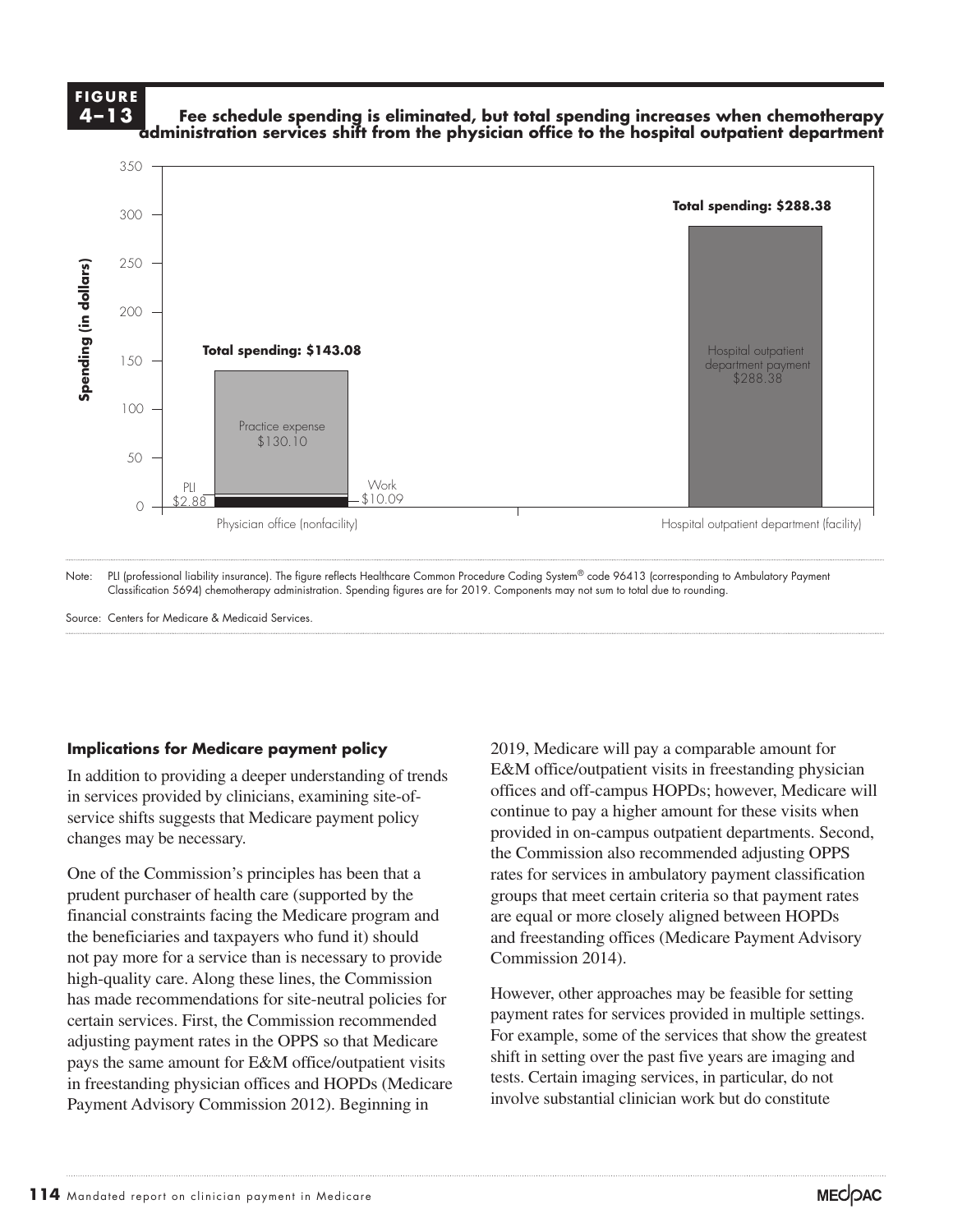**4-X FIGURE 4–14**

**FIGURE**

### **Average annual growth in fee schedule volume is higher overall when site-of-service changes are taken into account, 2012–2017**

**Freestanding Medicare margins....**



substantial practice expense costs for the equipment and so may lend themselves to a different price-setting and updating mechanism from other fee schedule services (in contrast to E&M services, for which about half of the valuation is for the clinician work component).

### **Quality**

Over the past decade, CMS has generally measured by the past decade, CMB has generally included the quality of care provided by clinicians using sets of Starting in 2007, clinicians qualified for an incentive the Commission's serio payment by reporting quality measures through the voluntary Physician Quality Reporting Initiative. The  $\frac{1}{2}$  program was rebranded as the Physician Quality Reporting System (PQRS) in 2010 and began imposing a payment penalty for nonreporting in 2015. At that time, CMS began to adjust payments to clinicians based on the cost and quality of care they provided using the PQRS set of

clinician-reported measures plus a set of claims-calculated cost measures under the value modifier program.

Starting in 2019, CMS makes payment adjustments to clinician services through the Merit-based Incentive Payment System (MIPS). MIPS is an individual clinician– level payment adjustment that adjusts Medicare FFS payments based on performance in four areas: quality, resource use, clinical practice improvement activities, and promotion of interoperability. It generally relies on many of the measures and processes used in prior efforts. Due to the Commission's serious concerns about MIPS, in 2018 the Commission recommended its repeal and outlined a<br>v Physician Quality Reporting Initiative. The path forward on clinician quality measurement (Medicare Payment Advisory Commission 2018). clinician-chosen and clinician-reported quality measures.<br>
of the magazines and processes used in prior offerts. Due to rayment sys

for nonreporting in 2015. At that time, CMS  $\qquad$  To assess overall clinician quality, the Commission has  $\qquad \qquad$ generally reviewed a set of population-based measures assessing avoidable hospitalizations for ambulatory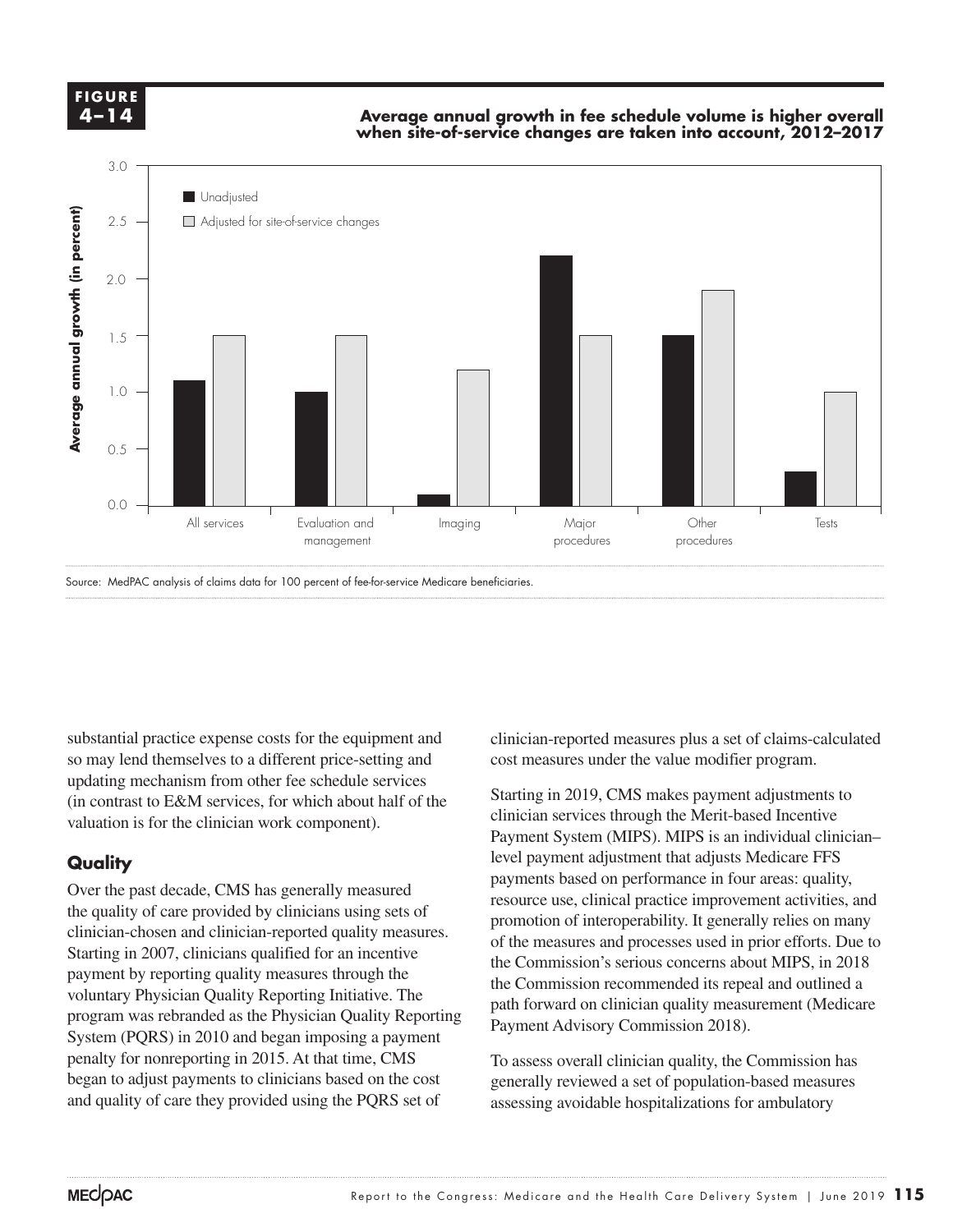### **Average annual growth in volume of clinician services per fee-for-service beneficiary, with adjustment for changes in site of service and bundling, 2012–2017**

|                                  |                                                         | Change in volume per<br>beneficiary       |                                         | Change in volume per<br>beneficiary                     |                                           |  |
|----------------------------------|---------------------------------------------------------|-------------------------------------------|-----------------------------------------|---------------------------------------------------------|-------------------------------------------|--|
| <b>Type of service</b>           | <b>Not</b><br>holdina<br>site of<br>service<br>constant | Holding<br>site of<br>service<br>constant | <b>Type of service</b>                  | <b>Not</b><br>holdina<br>site of<br>service<br>constant | Holding<br>site of<br>service<br>constant |  |
| <b>All services</b>              | Other organ systems<br>1.5%<br>1.1%                     |                                           | $-0.4$                                  | $-0.4$                                                  |                                           |  |
| <b>Evaluation and management</b> | 1.0                                                     | Digestive/gastrointestinal<br>1.5<br>Skin |                                         | $-1.8$<br>$-0.1$                                        | $-1.9$<br>0.7                             |  |
| Office/outpatient services       | 1.5                                                     | 2.4                                       | Eye                                     | $-0.7$                                                  | $-0.2$                                    |  |
| Hospital inpatient services      | $-1.3$                                                  | $-1.3$                                    | <b>Other procedures</b>                 | 1.5                                                     | 1.9                                       |  |
| Emergency department services    | 1.0                                                     | 1.0                                       | Skin                                    | 1.7                                                     | 2.6                                       |  |
| Nursing facility services        | 2.5                                                     | 2.5                                       | Physical, occupational, and speech      |                                                         |                                           |  |
| Ophthalmological services        | 0.1                                                     | 0.3                                       | therapy                                 | 5.6                                                     | 5.7                                       |  |
| Critical care services           | 1.5                                                     | 1.5                                       | Musculoskeletal                         | 1.5                                                     | 2.2                                       |  |
| Care management/ coordination    | 32.3                                                    | 32.4                                      | Eye                                     | 1.1                                                     | 1.1                                       |  |
| Observation care services        | 6.5                                                     | 6.6                                       | Radiation oncology                      | $-0.7$                                                  | 0.4                                       |  |
| Home services                    | $-1.1$                                                  | $-1.1$                                    | Other organ systems                     | 2.4                                                     | 2.6                                       |  |
| <b>Imaging</b>                   | 0.1                                                     | 1.2                                       | Digestive/gastrointestinal              | 0.1                                                     | 0.8                                       |  |
| Standard X-ray                   | $-0.3$                                                  | 0.3                                       | <b>Dialysis</b>                         | 0.1                                                     | 0.2                                       |  |
| Ultrasound                       | $-1.0$                                                  | 0.2                                       | Vascular                                | 3.1                                                     | 2.7                                       |  |
| <b>CT</b>                        | 3.1                                                     | 4.1                                       | Chiropractic                            | $-2.2$                                                  | $-2.2$                                    |  |
| MRI                              | 1.5                                                     | 2.6                                       | Injections and infusions: non-oncologic | $-2.2$                                                  | $-1.8$                                    |  |
| Nuclear                          | $-2.8$                                                  | $-0.7$                                    | Chemotherapy administration             | $-3.7$                                                  | $-3.5$                                    |  |
| <b>Major procedures</b>          | 2.2                                                     | 1.5                                       | <b>Tests</b>                            | 0.3                                                     | 1.0                                       |  |
| Musculoskeletal                  | 3.0                                                     | 2.7                                       | Anatomic pathology                      | 0.0                                                     | 0.3                                       |  |
| Vascular                         | 8.3                                                     | 2.4                                       | Cardiography                            | $-0.5$                                                  | 2.0                                       |  |
| Cardiovascular                   | 1.4                                                     | 2.4                                       | Neurologic                              | 1.0                                                     | 0.8                                       |  |

Note: CT (computed tomography), MRI (magnetic resonance imaging). Volume is measured as units of service multiplied by each service's relative value unit (RVU) from the fee schedule. To put service use in each year on a common scale, we used the RVUs for 2017. Use of behavioral health services is not shown because of a change in billing codes implemented in 2013. Some low-volume categories are not shown but are included in the summary. To hold site of service constant, we allowed units of service to change but held constant each billing code's proportional distribution of units, by payment modifier and place of service.

Source: MedPAC analysis of claims data for 100 percent of Medicare beneficiaries.

care–sensitive conditions, which can help gauge the quality of ambulatory care (Medicare Payment Advisory Commission 2019). Over the past seven years, these rates have mostly improved (Figure 4-15).

The Commission has also presented results on the prevalence and trends of low-value care, finding substantial use of low-value care in FFS Medicare (Medicare Payment Advisory Commission 2018). Overall, the collective assessment as part of the payment adequacy assessment is that clinician quality has been indeterminate.

### **Medicare's payments and clinicians' costs**

Clinicians do not report their costs to Medicare, so we are unable to assess clinician costs or calculate a margin. In lieu of financial performance, we report a measure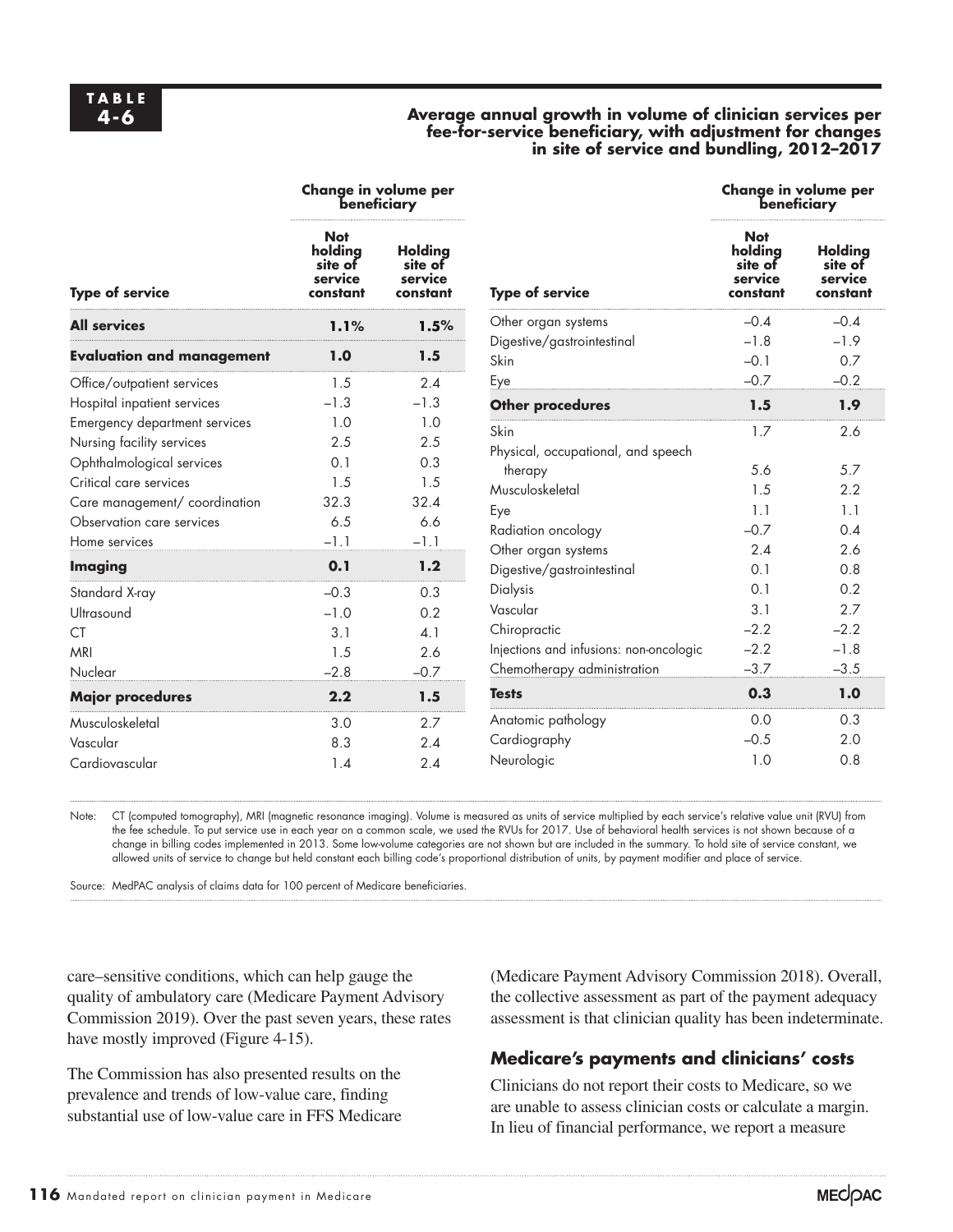**X-X 4–15FIGURE**

Trends in selected PQIs for inpatient admissions of FFS beneficiaries<br>In the all of the change of the change of FFS beneficiaries and the change of the change of the change of the c **for ambulatory care–sensitive conditions, by age, 2010–2016**



Note: PQI (Prevention Quality Indicator), FFS (fee-for-service), COPD (chronic obstructive pulmonary disease). Figures represent the number of hospital admissions for the identified condition for Medicare beneficiaries in each age range per 100,000 beneficiaries. Only FFS beneficiaries with both Part A and Part B are included. Beneficiaries who died during the year are included.

Source: CMS data on geographic variation. Figures calculated by CMS from the Chronic Conditions Data Warehouse of 100 percent of claims.

of clinician input costs (the Medicare Economic Index, or MEI); calculate the ratio of Medicare's payments for clinician services relative to private sector payments; and report differences in physician compensation by specialty.

The MEI is an index designed to reflect changes in the typical costs of running a clinician practice, including labor, materials, and rent. The MEI was established in Medicare statute and was a component of the sustainable growth rate calculation. The MEI uses inputs from the Bureaus of Economic Analysis and Labor Statistics and is adjusted for economy-wide multifactor productivity.

Figure  $4-16$  (p. 118) shows the growth in the MEI over the past decade, averaging about 1 percent per year.

We also compare how Medicare FFS payment rates for physician and other health professional services compare with commercial rates for preferred provider organizations (PPOs). In 2017, Medicare's payment rates were 75 percent of commercial rates for PPOs, unchanged from 2016. This analysis uses data on paid claims for PPO members of a large national insurer that covers a wide geographic area across the United States. This rate has fallen slightly since 2010 (when it was 81 percent). This pattern is due to faster growth in commercial rates and largely stable Medicare rates (consistent with the Health Care Cost Institute data we use to examine payment rates in the commercial sector) (Congressional Budget Office 2018).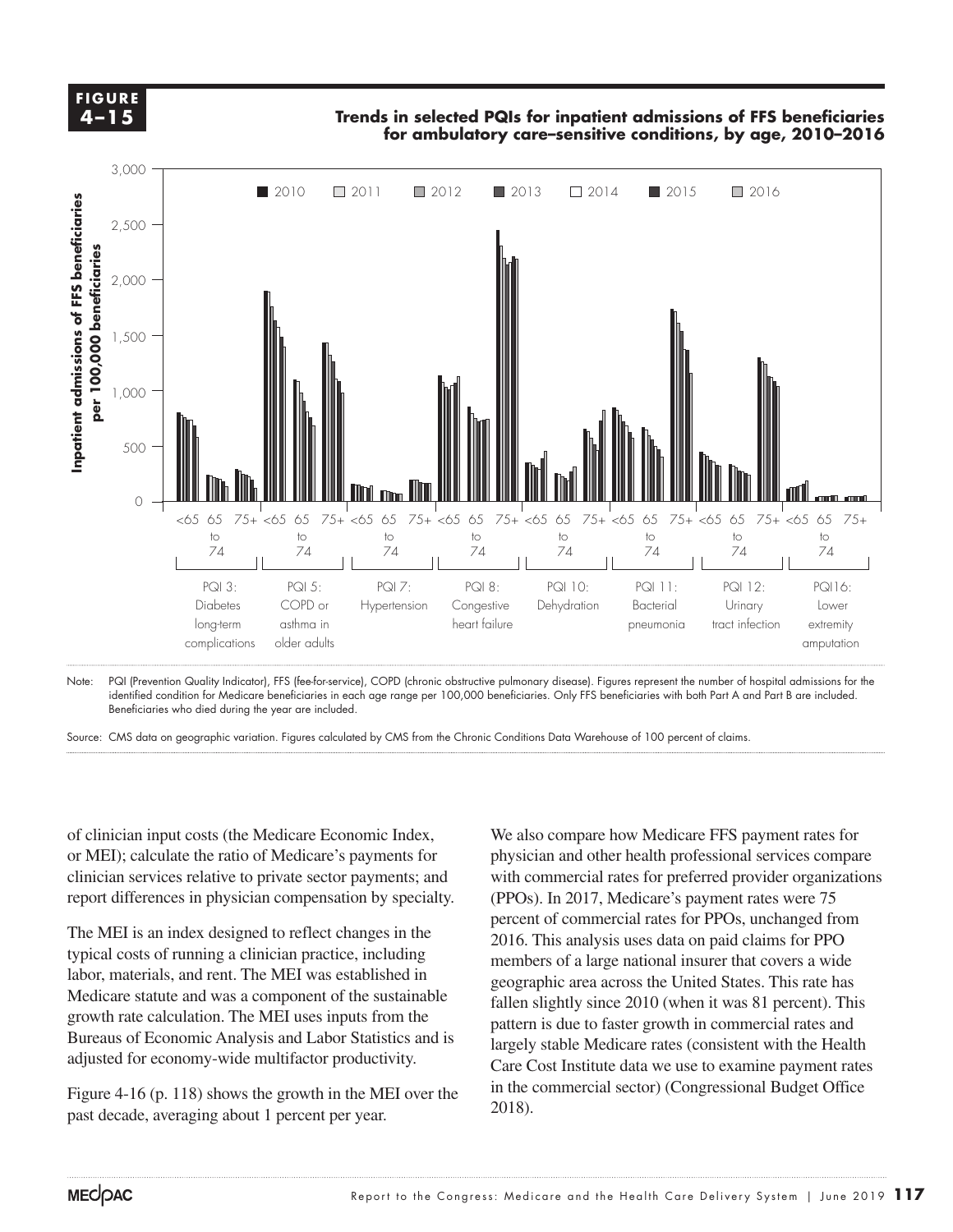

Finally, we consider median compensation by specialty. Persistent income disparities between primary care physicians and certain other specialties raise concerns about fee schedule mispricing for ambulatory E&M services relative to other services, such as procedures. Median compensation in 2017 was much lower for primary care physicians than for physicians in specialty groups such as radiology and nonsurgical, procedural  $\frac{2015 \text{ through}}{2020 \text{ to}}$ specialties.

### **Conclusion**

Overall, our review of Medicare's payment updates and our measures of payment adequacy show stable access to clinician services for Medicare beneficiaries over the past decade and as good or better access compared with have privately insured individuals. Nevertheless, our work signals a number of areas of policy interest, including siteneutral payment policies; the need to address persistent disparities in physician compensation by specialty that

• The column total were added manually were added manually were added manually were added manually were added <br>The column total were added manually were added manually were added manually were added manually were added ma

may lead to issues in the future supply of primary care services; and disproportionate growth in certain services, suggesting that prices may be too high.

Medicare's yearly payment rate update for clinician services has ranged from no update to 1 percent over the past decade. This range is consistent with the updates from 2015 through 2018 (0.5 percent), 2019 (0.25 percent), and 2020 to 2025 (no update). To date, there has been largely stable access to clinician services for Medicare beneficiaries in the context of these payment updates.

**USION** The statutory mandate directing the Commission to conduct this evaluation requires us to make Frequency of Medicare's payment updates and **Frequencies** to fee schedule in Independent out in Independent on the legend, so I'll include the schedule in Independent on Independent on Independent on Independent on Indepen our formation of induction to payment apartos and<br>surface that would be necessary to ensure its formula selection to select the black selection to the black selection of the black selection to graph selection to graph sele Medicare beneficiaries' access to care. The trends we have observed over the last decade suggest that updates in the range of 0 percent to 1 percent have been sufficient  $\frac{1}{2}$  insured individuals. Nevertheress, our work<br>a number of areas of policy interest including site. to ensure beneficiary access to care. Further, the fact that commercial payment rates for clinician services are higher than Medicare's fee schedule rates, but that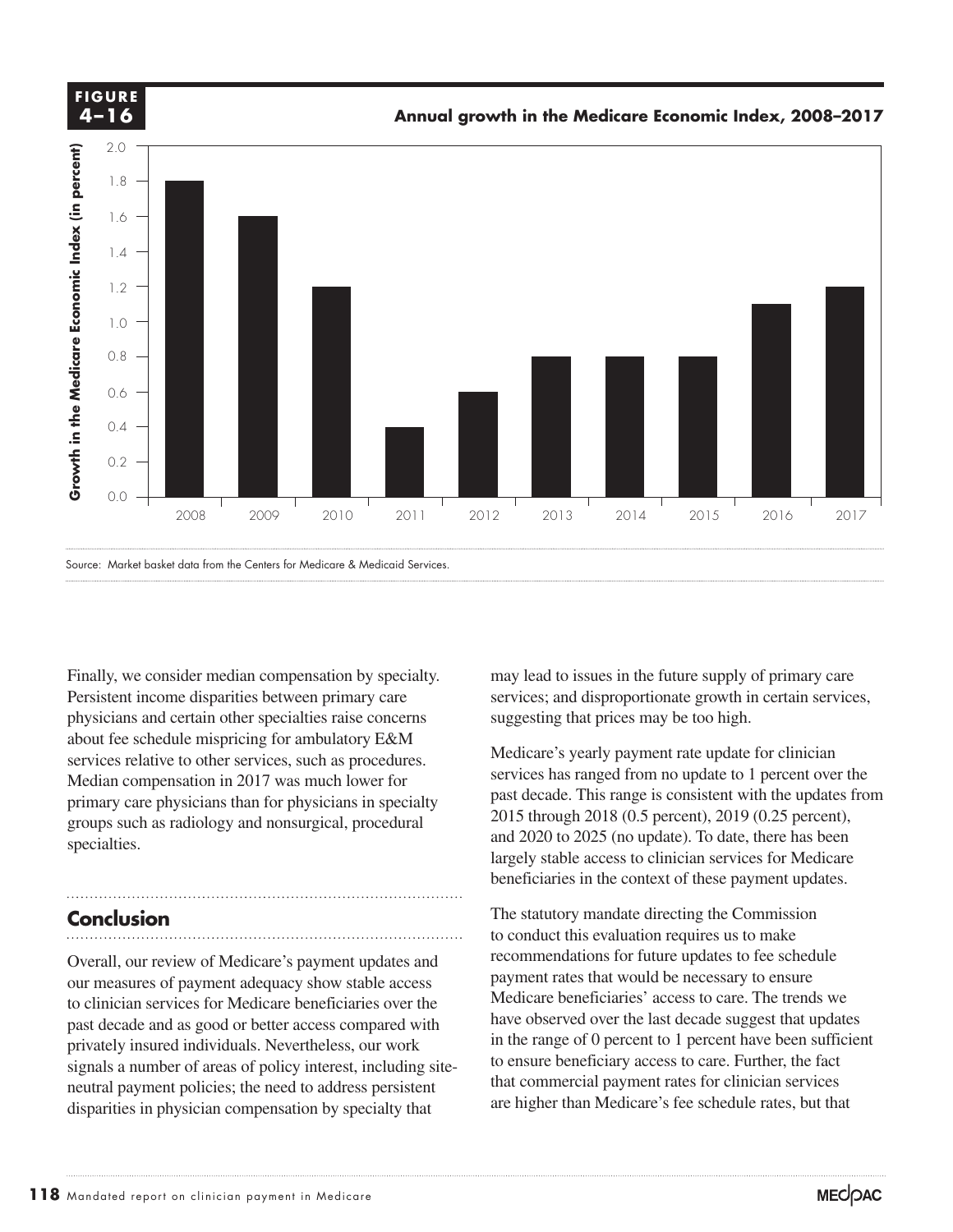commercially insured patients report access to care that is generally comparable to or slightly worse than Medicare beneficiaries raises questions about the relationship between payment rates and access, suggesting that other factors may be more important than payment rate updates in maintaining beneficiary access to clinician services.

In fulfilling this mandate, we refrain from mapping out a series of future updates and instead are best able to provide guidance to the Congress by continuing to conduct our yearly payment adequacy assessment. The Commission's

approach to assessing the adequacy of Medicare payments, not only in the clinician sector but also across all FFS sectors, is to evaluate the most currently available data on measures of payment adequacy and advise the Congress accordingly on our recommended payment updates on a year-by-year basis. We have done so for the 2020 payment year in our March 2019 report to the Congress, and going forward, we will continue to advise the Congress as necessary to ensure Medicare beneficiaries can obtain high-quality, needed clinician services in a timely way. ■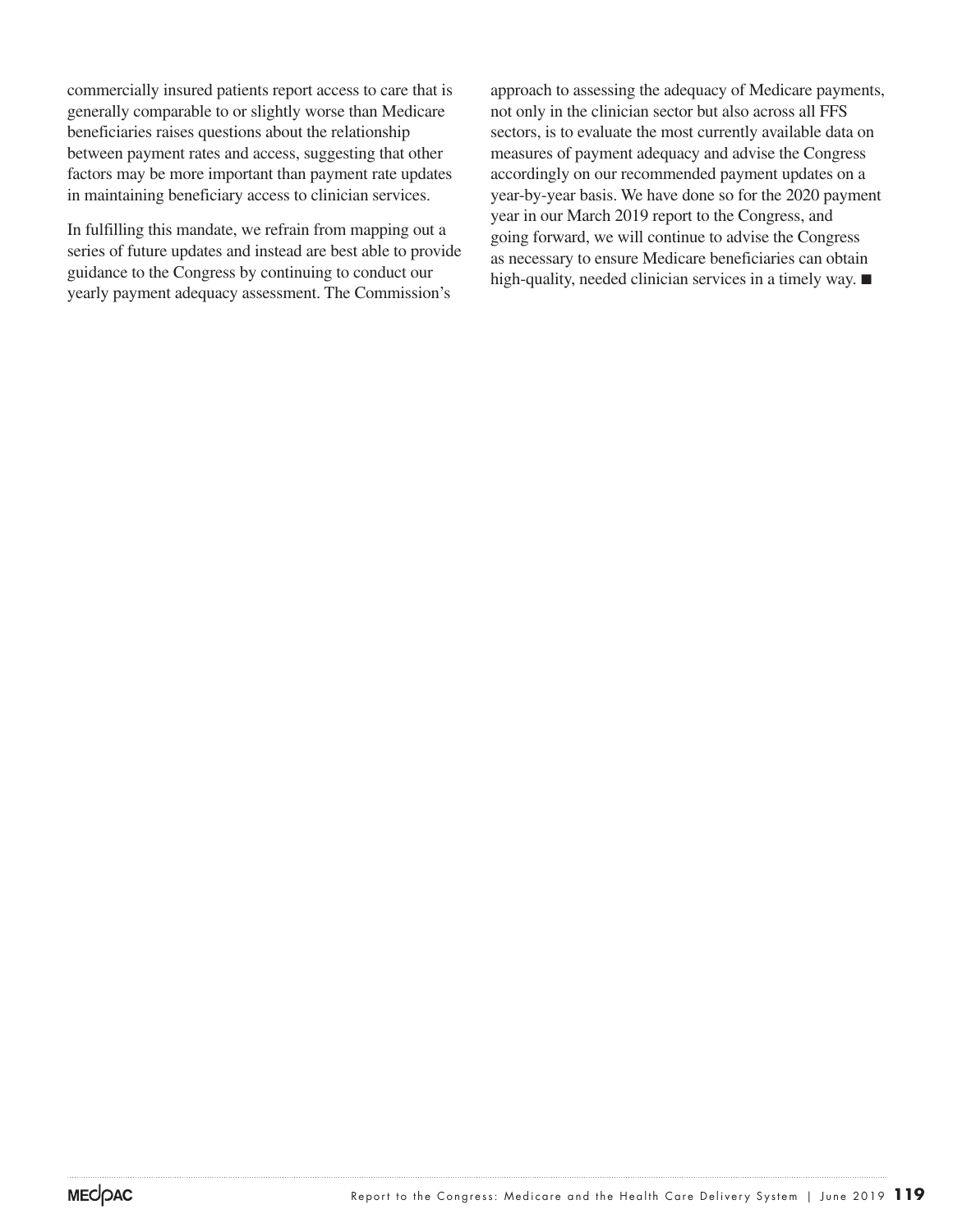### **Endnotes**

- 1 CMS's Office of the Actuary reports that Medicare benefit outlays for physician fee schedule services were \$69.1 billion in calendar year 2017.
- 2 Pursuant to statute, if the changes in RVUs for any year exceed \$20 million, CMS is required to apply a budgetneutrality adjustment to the conversion factor.
- 3 This analysis differs from our analysis of private preferred provider organization rates because it uses different data sources and methods. However, the overall pattern of higher private-payment rates (and faster growth rates) than Medicare continues to be true.
- 4 Changes in units may depend on how a service was originally billed in the physician office (nonfacility) setting. For example, if the professional and technical components of a CT were billed separately in a physician office, fee schedule units would decrease if that CT shifted to an HOPD because only one claim (the professional component) would be billed

under the fee schedule (and the technical component would be billed under the OPPS).

- 5 Our specific analytic approach holds the share of services billed in a facility and nonfacility setting constant over the period examined within each HCPCS code. To do so, we used the place of service variable for most services. For other services (e.g., certain radiology services), we adjusted our service counts to reflect the fact that the same service could be billed as one claim (a global claim) or as two claims (separate technical and professional claims).
- 6 A fourth set of codes (physical, occupational, and speech– language pathology services) also affects fee schedule volume and spending when they shift settings, but because the services are paid the fee schedule rate no matter where they are performed, there is no financial incentive for the services to migrate to a higher cost setting. For that reason, we do not discuss those codes in detail.